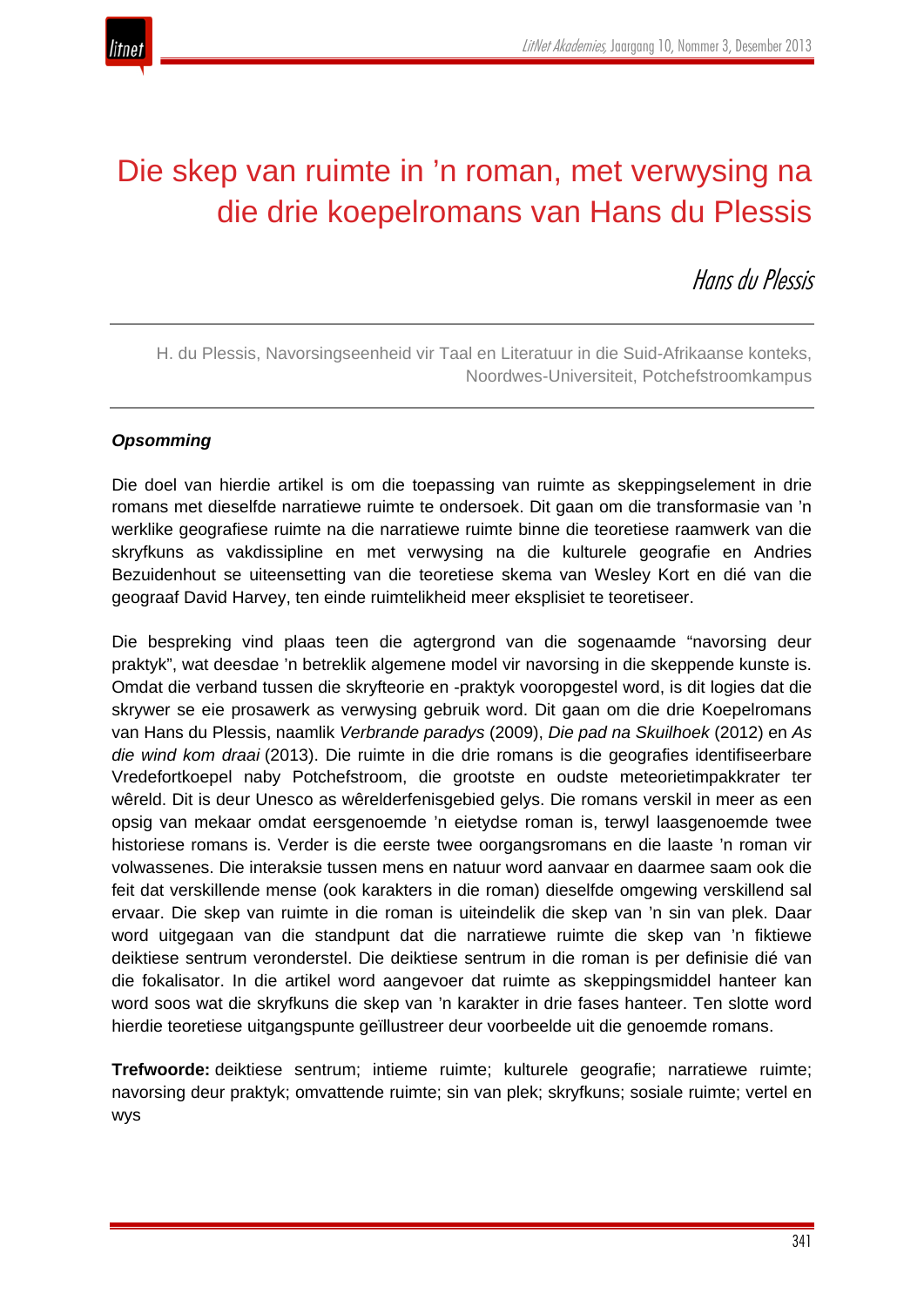

#### *Abstract*

# **The creation of space in a novel, with reference to the three dome novels by Hans du Plessis**

This article discusses the creation of space with reference to three Afrikaans novels by Hans du Plessis:*Verbrande paradys* (Burnt paradise) (2009), *Die pad na Skuilhoek* (The road to Skuilhoek) (2011) and *As die wind kom draai* (When the wind starts turning) (2013). The article investigates the novelist's use of space as a creative element in the transformation of a location that exists in reality to the narrative space in the said novels. This is done within the framework of the theory of creative writing as discipline and with reference to cultural geography and Andries Bezuidenhout's (2013) discussion of the theoretical scheme of Wesley Kort and of David Harvey, in order to achieve a more explicit theory of space.

The research was undertaken within the framework of the theory of practice-based research, a model often used in research within the study of arts. Breed and Greyling (2010:86) are convinced that this research method recognises the link between theory and practice, as well as the relevance of the theoretical and philosophical paradigms for the contemporary arts practitioner. This is one of the main reasons why the novels written by the author of this article are used as illustrative material.

The theory of space has been widely discussed in literary theory, philosophy, creative writing studies and environmental studies, and it is accepted as being a diverse wide-ranging issue, because there is a marked interaction between the human being and space. The issue of sense of place, it is argued, is in fact the data from reality that has to be transformed when writing fictional prose. *Sense of place* refers to features that are unique to a certain place, and these are experienced by the inhabitants of that place.

Furthermore, it is theoretically accepted in the article that cultures are locatable and specific phenomena, whereas culture includes everything we do in our daily lives, and in which space is central. Against the background of cultural geography the growing interest in various forms of literature as a way of investigating the meaning of landscapes is discussed. Literature is not objective; instead, subjectivity speaks about the social meanings of places.

This article takes intimate, social and extensive space through narrative space in literary texts into consideration. Through the use of absolute, relative and relational space, material and represented space offer a framework to bring abstract and symbolic issues together. Seeing that social space implies both inclusion and exclusion, there should be a connection between space of thought and social space.

The texts referred to in the article are discussed as examples of moral agency.

The creation of sense of place in a narrative is therefore in essence the creation of a fictional deictic centre, within which "place" is one of the fixed points of reference. The fictional deictic centre is, as far as I am concerned, by definition the focaliser. For the British linguist John Lyons (1977:636) *deictic centre* is used in linguistics "to refer to the function of personal and demonstrative pronouns, of tense and of a variety of other grammatical and lexical features which relate utterances to the spatio-temporal co-ordinates of the act of utterance".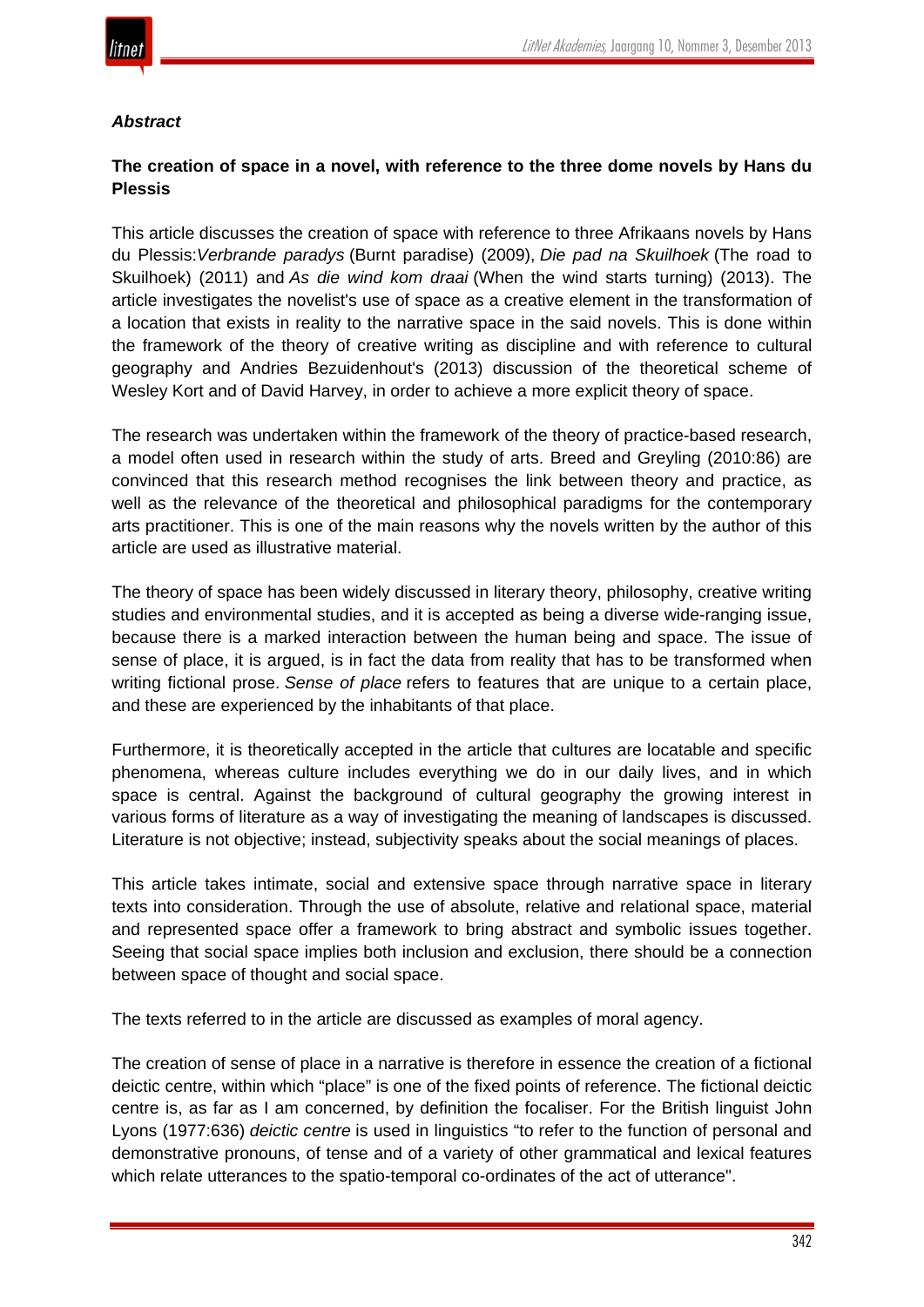

The article deals with the fictionalisation of an identifiable geographical space in the triangle between Potchefstroom, Parys and Vredefort known as the world heritage site the Vredefort Dome. The Vredefort Dome World Heritage Site is the oldest and largest astrobleme or meteorite impact crater in the world. It was created by a meteorite as large as Table Mountain that collided with the earth 2 023 million years ago, resulting in a crater originally about seventeen kilometres deep and up to three hundred kilometres in diameter. It has been listed by Unesco as a WHS because of its universal archaeological, geological and cultural value.

The aim of the article is to ascertain how the data of this geographical location is transformed into the narrative space of the above-mentioned novels.

It is argued that the deictic centre in the narrative is that of the focaliser and it is created by the novelist in a similar way to the way a narrative character is created. The argument follows Novakovitch's paradigm, according to which a character is built in three phases. The first phase is that of the source: Where does the author get the data for the narrative space from? It can be either from reality or from the author's imagination, or it can be from both. In this case the data is that of the real Vredefort Dome because all three novels are placed in this space in geographical reality. The moment that sense of place becomes relevant there must also be elements of imagination, simply because it also implies the experience of place by the author, the narrator and the different characters. From this source the creative author draws distinctive features of the specific space, and creates a space profile. These two phases are elements of the so-called rough planning in the writing process. The third phase is the introduction of the space profile to the reader by means of either telling or showing, where showing is the most vital to the story. "Good writers let the words and actions of the participants do the work," according to Mercher (as cited by Tankard and Hendrickson 1996:35).

The practical application of the discussed theoretical issues is illustrated with reference to citations from the three dome novels by Du Plessis in order to establish a paradigm for the transformation of spatial data from reality to a narrative space in the novel.

**Keywords:** creative writing; cultural geography; deictic centre; extensive space; intimate space; narrative space; practice-based research; sense of place; social space; showing and telling

# **1. Inleiding**

Die doel van hierdie artikel is om die praktyk van die skep van ruimte in my drie Koepelromans, naamlik*Verbrande paradys* (2009), *Die pad na Skuilhoek* (2011) en *As die wind kom draai* (2013), te ondersoek binne die raamwerk van die teorie van skryfkuns as dissipline. Dit gaan daarom in hierdie artikel nie om 'n volledige teoretiese besinning van die begrip *ruimte* in die narratologie nie, maar om my praktiese werkwyse in die skep van 'n fiktiewe ruimte in die roman as woordkunswerk. Hiermee word nie bedoel dat die narratiewe teorie van ruimte geïgnoreer kan word nie, maar eenvoudig dat die fokus van hierdie artikel die skryfpraktyk is.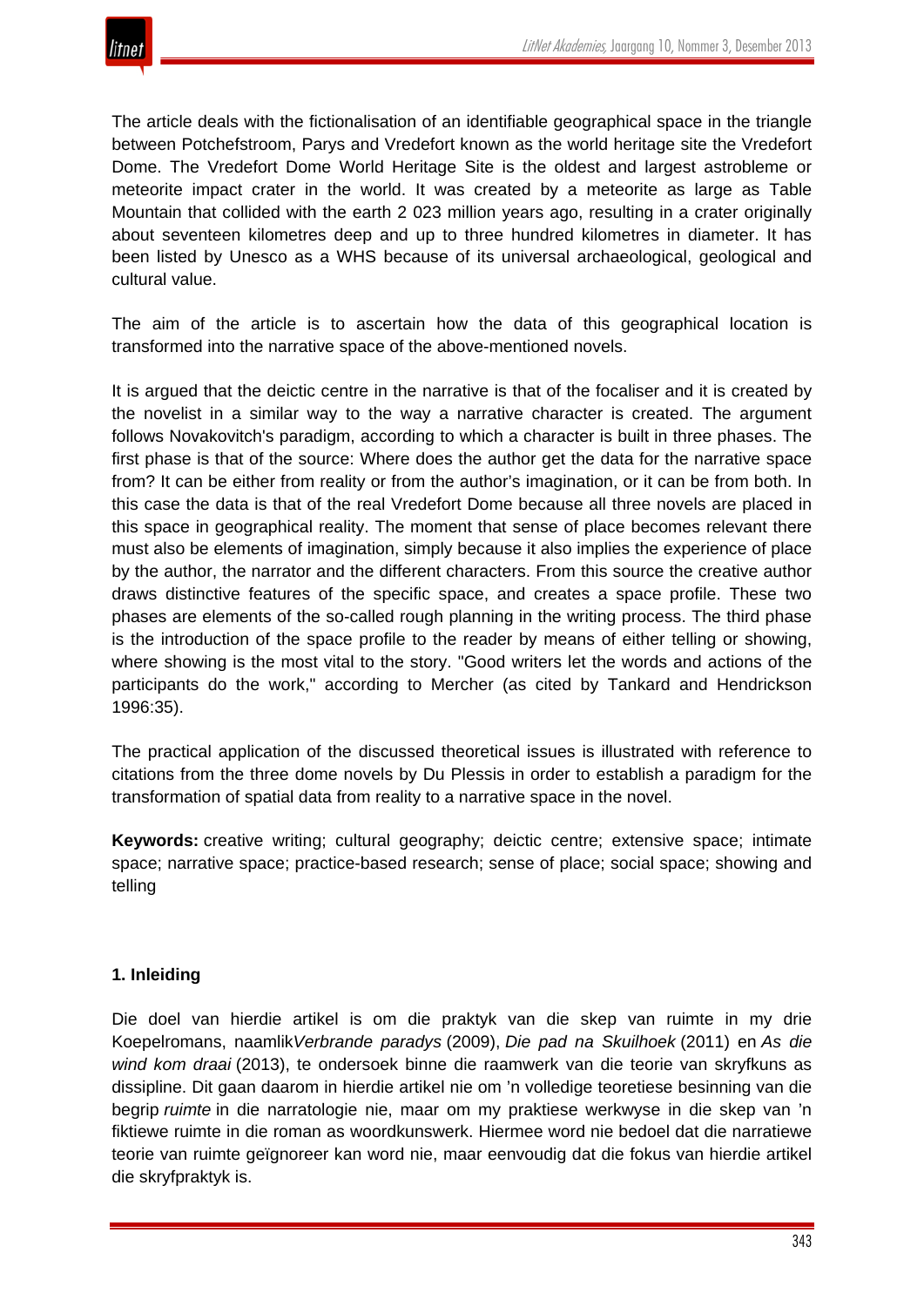

Dit gaan hoofsaaklik om die transformasie van 'n werklike ruimte na 'n romanruimte. Deur die fokalisator, soms die verteller, soms 'n karakter, skep die romansier 'n fiktiewe deiktiese sentrum as vaste verwysingspunt van die romanruimte.

Hierdie artikel verwys na 'n spesifieke werklike ruimte, naamlik die Vredefortkoepel, en die transformasie daarvan na 'n fiktiewe ruimte in my drie Koepelromans. Om hierdie rede word my eie romans as voorbeeld gebruik, want besinning binne die raamwerk van navorsing deur praktyk noop die navorser om eie werk as verwysing te gebruik.

Hierdie benadering het sy eie uitdagings, omdat dit gaan om die transformasie van 'n identifiseerbare ruimte vir verwysing in verskillende soorte romans vir sover dit een eietydse roman en twee historiese romans betrek. Verder is laasgenoemde roman, *As die wind kom draai*, 'n roman vir volwassenes, terwyl die ander twee as sogenaamde oorgangsromans, of romans vir jong volwassenes, beskou kan word. Nie dat die gebruik van ruimte as skeppingselement danig verskillend gebruik word nie. Dit gaan vir my om die transformasie van die sogenaamde sin van plek, soos deur onder andere Roos, Coetzee en Puren (2011:71) omskryf.

Dit belangrik om te beklemtoon dat die argument gevoer word binne die raamwerk van praktykgebaseerde navorsing, soos byvoorbeeld geformuleer deur Breed en Greyling (2010:86): "Die navorsingsmetode erken die verband wat tussen die teorie en die praktyk bestaan, asook die relevansie van teoretiese en filosofiese paradigmas vir die kontemporêre kunspraktisyn."

In die lig hiervan val die bespreking in verskillende dele uiteen: 'n oorsigtelike bespreking van die teoretiese beskouing van ruimte, die sin van plek, deiksis, die identifikasie van die Vredefortkoepel as werklike ruimte met sy eie sin van plek, gegrond op navorsing van Roos e.a. (2011), die beskouing van ruimte in die skryfkuns, en uiteindelik die romansier se praktiese transformasie van die werklike ruimte na die fiktiewe ruimte met verwysing na genoemde romans.

# **2. Ruimte**

In navolging van Viljoen en Van der Merwe (2007:3) aanvaar ek die algemene uitgangspunt dat die lewe as narratief beskou kan word, met 'n begin, middel en einde. Eintlik is ons lewe 'n storie wat vertel moet word. Dit gaan in 'n roman daarom om die "vertel" van die lewenstorie, die transformasie van die data van 'n lewe in die vorm van 'n narratief: die skep van 'n narratiewe identiteit, 'n fiktiewe wêreld, al sou dit op die werklikheid gegrond wees. Die ruimte van die roman is dan per definisie 'n fiktiewe ruimte, al sou dit direk verwys na 'n lokaliteit wat in die werklikheid net so bestaan.

Die gevaar is moontlik dat 'n mens in die verdere bespreking verval in 'n ontleding van ruimte in 'n bepaalde roman. Die doel van hierdie artikel is egter nie om die ruimte in die onderhawige romans te ontleed nie – dít sou die doel van 'n literêre ontleding wees. Dit gaan in hierdie artikel om die skep van die fiktiewe ruimte, die transformasie van die werklike Vredefortkoepel na die fiktiewe Vredefortkoepel in die drie romans onder bespreking. Dit is die kreatiewe proses self. Ek wil dus nie, soos die literêre ontleders, 'n bestaande teks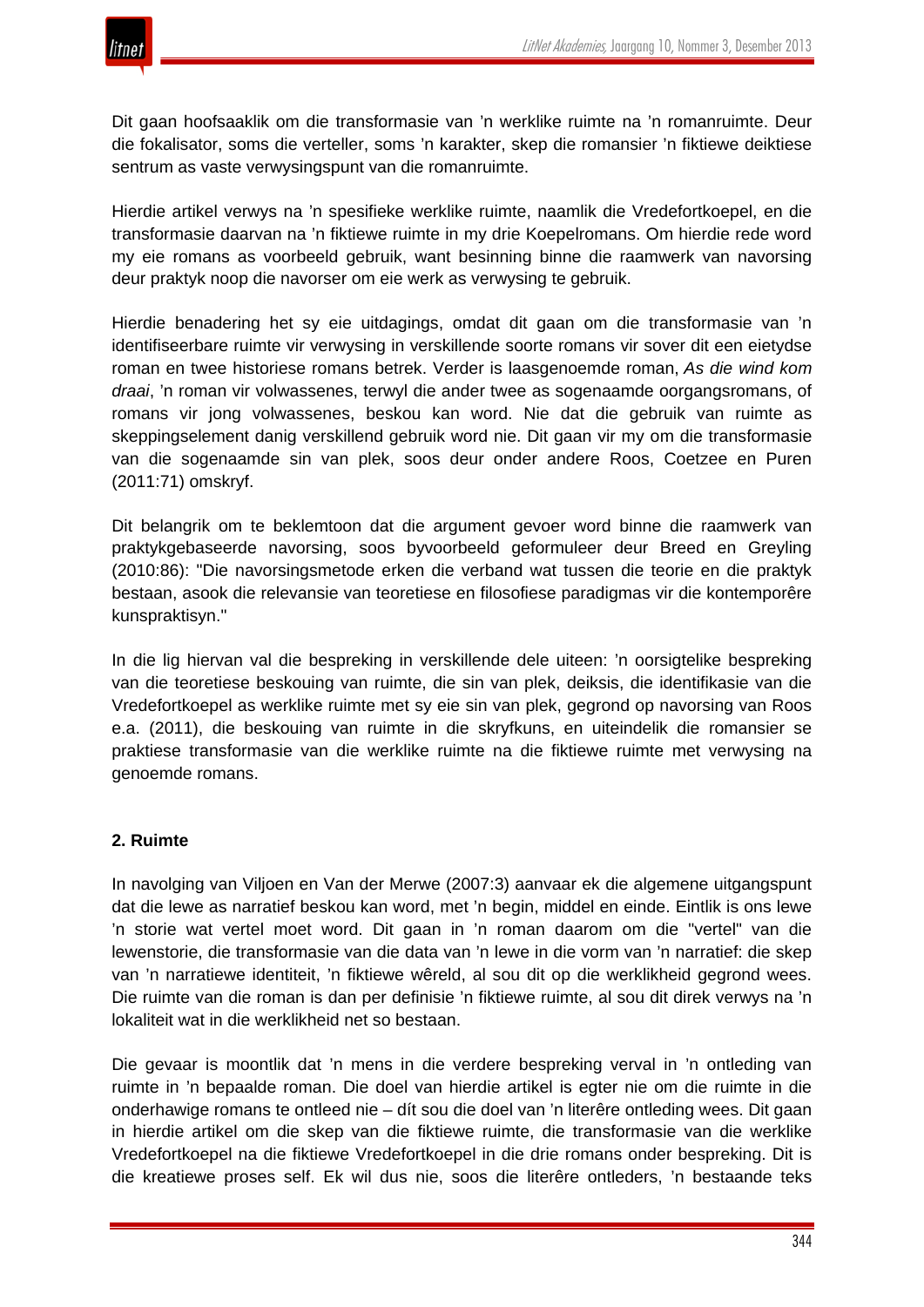ontleed nie, maar probeer aantoon hoe 'n bepaalde aspek van 'n romanteks geskep word. Ek wil van die skryfkunskant af probeer vasstel hoe die ruimte in 'n teks deur die skrywer geskep word. Daarom sal die benadering in hierdie artikel aantoonbaar anders wees as byvoorbeeld dié van Du Plooy (2007) in haar ontleding van die ruimte in Ingrid Winterbach se roman *Niggie*. (Vergelyk ook die bespreking van hierdie verskil in Du Plessis 1996.)

Volgens Crang (1998:1) se beskouing van die teorie van kulturele geografie is kulture "locatable, specific phenomena". Kultuur sluit alles in wat ons elke dag doen. Hierin staan plek sentraal en geograwe het oor die afgelope twintig jaar al hoe meer geïnteresseerd geraak in "various forms of literature as ways of investigating the meaning of landscapes" (Crang 1998:43). Die letterkunde beskryf, probeer verstaan en belig ruimtelike verskynsels. Crang argumenteer dat letterkunde nie net gelees word as 'n blote beskrywing van streke en plekke waar die roman afspeel nie: "Literature is not flawed by its subjectivity; instead that subjectivity speaks about the social meanings of places and spaces" (1998:43). Menslike geografie poog om die ervaring van die mens in 'n gegewe ruimte te verstaan. Die doel van die fiksieskrywer kan daarom ook impliseer dat hy of sy in die woordkunswerk die sin van plek verwoord.

*Letterkunde en plek*, sê Brown (2008:13), is eintlik 'n sambreelterm wat in ten minste twee tipes verdeel kan word, naamlik die binne-benadering (*inside*) en die buite-benadering (*outside*). *Buite* verwys na literêre plekke en *binne* na plekke in die letterkunde. Die buitebenadering is meer empiries en versamel data oor die verhouding tussen skrywers en plekke, terwyl die binne-benadering meer spekulatief en teoreties is: "Its main field of enquiry is the literary work and its economy of meaning, in which the idea of place is more important than the identification of typographical correlatives" (Brown 2008:13).

Hierdie artikel sluit albei benaderings in, maar die einddoel daarvan is eerder die beskrywing van die binneruimte, omdat dit uiteindelik om die sin van plek in die betrokke romans handel.

Michel Foucault beklemtoon in sy 1967-artikel oor heterotopie ruimte as sentrum van ons teorieë en denke. In die Middeleeue is ruimtes bloot beskou as 'n groep hiërargieë van plekke, byvoorbeeld heilige plekke. Die vraag is egter nie net of daar ruimtes is nie, maar wat die verhouding tussen terreine is, en ek gebruik *terreine* as vertaling van die Engelse *sites*. Ons lewe in 'n stel verhoudings met terreine wat nie gelykgestel kan word aan mekaar nie.

In die uiteensetting hier onder steun ek swaar op die Engelse vertaling van die 1967-artikel van Foucault. (Die verwysings is sonder uitsondering na hierdie artikel, wat in die internetweergawe ongelukkig nie bladsynommers verstrek nie.)

Eerstens is daar utopieë, maar Utopia is nie 'n werklike plek nie: "Utopias are sites with no real place." Utopieë is terreine sonder werklike plek; dit *herinner* net aan 'n werklike plek. Hulle stel 'n gemeenskap in perfekte vorm voor. In wese is 'n utopie 'n plek wat nie bestaan nie. 'n Pleklose droomruimte, totdat dit 'n werklike plek word. Dit noem Foucault dan 'n heterotopie. 'n Museum is byvoorbeeld 'n heterotopie van tyd, 'n plek waar voorwerpe en style uit verskillende tye uitgestal word. "They exist in time but also exist outside of time because they are built and preserved to be physically insusceptible to time's ravages."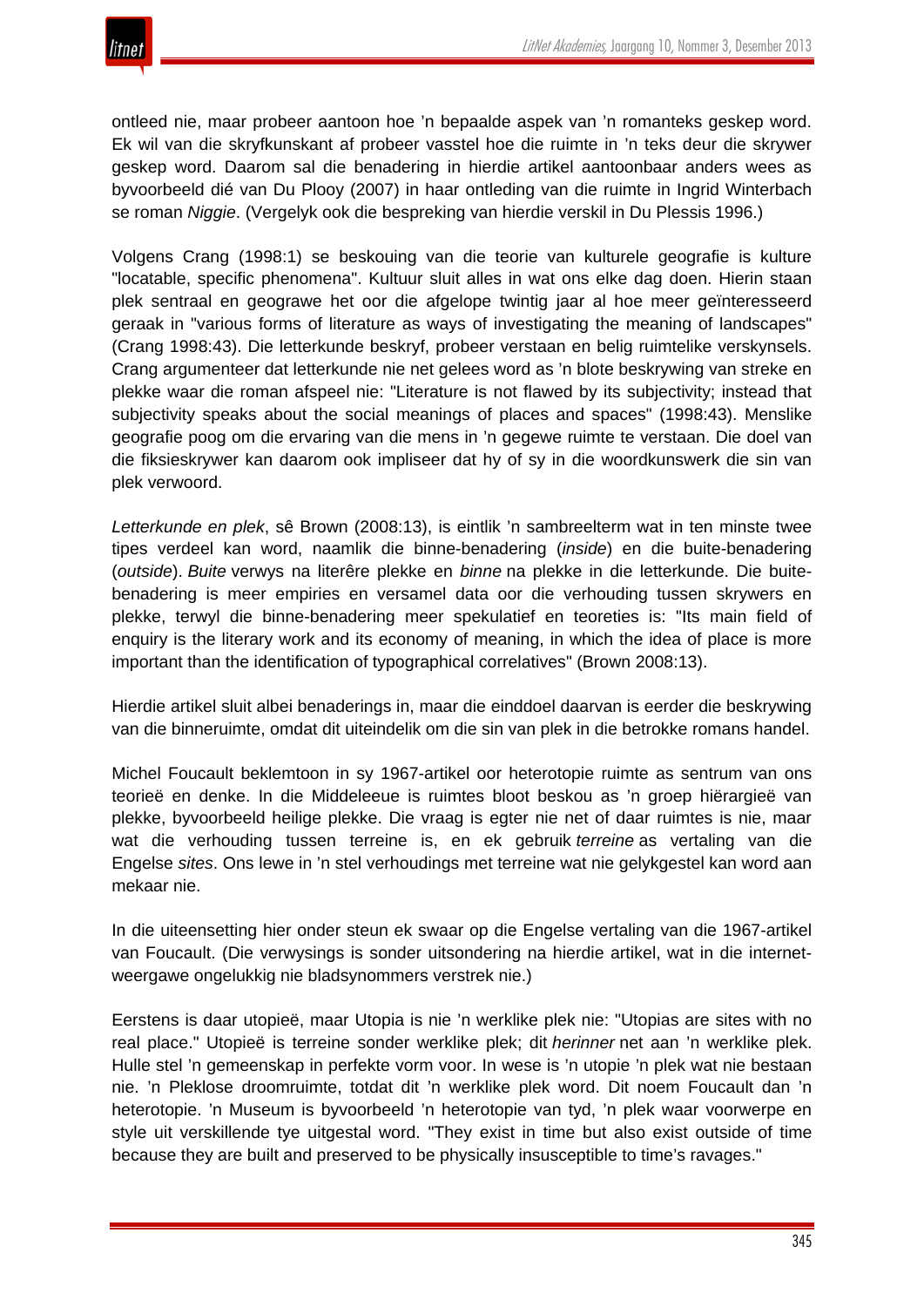Foucault gebruik 'n spieël as metafoor vir die dualiteit en kontradiksie, die werklikheid en onwerklikheid van utopiese projeksies. Die spieël is 'n metafoor vir 'n utopie, omdat die beeld wat 'n mens daarin sien, nie bestaan nie. Die spieël is egter tegelyk ook 'n heterotopie, want die spieël is inderdaad 'n werklike plek waarin jou beeld verskyn.

Die fiktiewe ruimte van die roman is in hierdie sin 'n heterotopie. Hierdie soort plekke is buitekant alle plekke, al sou dit moontlik wees om hulle lokaliteit in die werklikheid aan te dui. Omdat hierdie plekke totaal anders is as al die terreine wat hulle weerkaats en oor praat, noem Foucault hulle, by wyse van kontras met utopieë, heterotopieë. Foucault meen dat daar tussen utopieë en heterotopieë 'n soort gemengde, gesamentlike ervaring kan wees, wat die spieël is. Die spieëlbeeld is immers 'n utopie, aangesien dit 'n pleklose plek is. In die spieël sien ek myself daar waar ek nie is nie, in 'n onwerklike, virtuele plek wat agter die oppervlak oopgaan; ek is daar oorkant waar ek nie is nie, 'n soort skaduwee wat my eie sigbaarheid vir myself gee; dit stel my daartoe in staat om myself te sien waar ek afwesig is. Dit is egter terselfdertyd ook 'n heterotopie vir sover die spieël in die werklikheid bestaan, waar dit van 'n soort teenaksie van die posisie wat ek inneem, gebruik maak. Gesien van die spieël se kant af ontdek ek my afwesigheid van die plek waar ek is (in die spieël) daar oorkant. Die gestaar word as 't ware reguit op my gerig vanaf die grond van hierdie virtuele plek wat aan die ander kant van die glas is: ek kom na myself toe terug; ek begin weer my oë op myself rig en begin myself rekonstitueer daar waar ek is. Die spieël funksioneer in hierdie opsig as 'n heterotopie: dit maak hierdie plek wat ek inneem sodra ek na myself in die glas kyk, onmiddellik absoluut werklik, saam met al die ruimte wat dit omring, en absoluut onwerklik, want om waargeneem te word, moet dit deur hierdie virtuele punt wat doer oorkant is, beweeg.

Hoe kan die heterotopieë beskryf word? Watter betekenis het hulle? Dit is min of meer 'n gelyktydige mitiese en werklike stryd van die plek waarin ons bestaan. Hierdie beskrywing kan heterotopologie genoem word.

Wat egter wel in die oog moet bly, is dat *ruimte* as term in die teoretiese letterkunde en die teoretiese skryfkuns dieselfde moet beteken. Daarom sal ek as vertrekpunt my verlaat op 'n eenvoudige verklaring van ruimte, soos hier bo uiteengesit en soos wat dit deur Venter (1992) beskou word. In navolging van Venter (1992:453) word epiese ruimte in hierdie artikel onderskei van ruimte in die drama en die poësie. Onder epiese ruimte verstaan ek, ter wille van die bespreking, die fiktiewe plek in die roman waarbinne die handelinge van die karakters op 'n bepaalde tyd gebeur. Dit moet onderskei word van die werklike ruimte waarop die fiktiewe ruimte gebaseer is. Vir die doel van hierdie artikel is die werklike ruimte wat getransformeer moet word, 'n baie duidelik identifiseerbare geografiese plek.

*Epiese ruimte* verwys volgens Venter (1992:453) na die "ruimtelike van die fiktiewe wêreld waarin die epiese handeling plaasvind". *Ruimte* kan ook dui op die ordening van ander tekselemente in patrone; en derdens is ruimte ook dit wat deur die vertelhandeling en die taal geïmpliseer word.

Ek gebruik met haar toestemming Helene de Kock (s.j.) se onvoltooide doktorale proefskrif waarin sy argumenteer dat konkrete en abstrakte ruimte dinamies op mekaar inwerk. (Aangesien die studie nog nie voltooi is nie, is dit onmoontlik om na bladsynommers te verwys.) Ruimte en tyd is volgens die filosofie van Kant die twee fundamentele kategorieë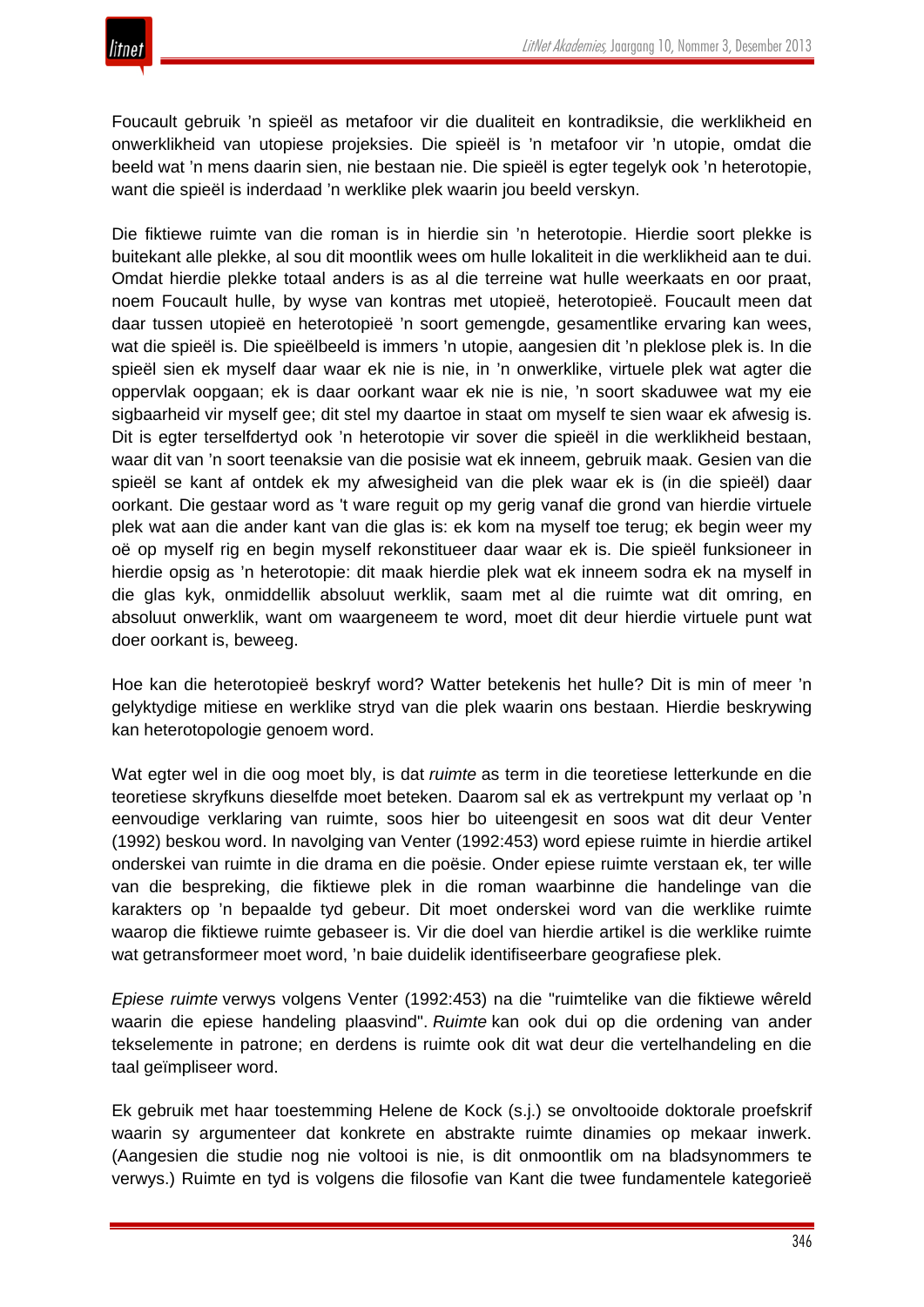

wat die menslike ervaring struktureer. Al verskil werklike ruimte van die getransformeerde ruimte in die narratologie, is dit in albei van deurslaggewende belang. Ruimte is 'n totale sintuiglike en emosionele ervaring. Ek haal De Kock aan: "Dit is duidelik dat die mens fisies sowel as psigies baie afhanklik is van die welsyn en 'heelheid' van sy werklike ruimte. Dit is belangrik vir 'n skrywer om, wanneer ruimte met al sy dimensies in 'n roman geskep word, bewus te wees van ruimte se uitwerking op die mens en gevolglik op karakters."

Hier voeg ek dan by: en dus op die leser. As dit waar is dat die werklike ruimte waarin die mens hom/haar bevind, 'n uitwerking het op die psige van die mens, dan moet dit waar wees dat die fiktiewe ruimte van die roman 'n soortgelyke uitwerking op die leser moet hê. As Jung reg is dat die mens kwalifiserende, simboliese waarde aan konkrete plekke heg, dan moet dit ook waar wees vir die leser en sy/haar interaksie met die narratiewe plekke in die roman. Die romanruimte is sowel virtuele, konkrete as abstrakte plek, argumenteer De Kock.

Oor die verband tussen die mens en sy ruimte is daar al baie gefilosofeer en geskryf. Dat daar 'n hegte verband is, hoef nie hier beredeneer te word nie, en dit is ook nie die onderwerp van hierdie artikel nie. Die verband word as filosofiese gegewe aanvaar. Die vraag waarmee ek my verder wil besighou, is of dieselfde verband in die woordkuns bestaan, dus die verhouding tussen die mens as karakter en die fiktiewe ruimte van die roman. Dit gaan verder om die skep van hierdie verhouding in die roman. Dit is noodsaaklik dat die sogenaamde sin van plek ook vir die karakter moet bestaan.

Ruimte in die letterkunde kan ook vanuit 'n ander teoretiese hoek benader word. Bezuidenhout bespreek in sy magisterverhandeling die kwessie van ruimtelikheid in Gert Vlok Nel se digbundel *om te lewe is onnatuurlik.* Hy gebruik die teoretiese skema van die letterkundige/teoloog Wesley Kort en dié van die radikale geograaf David Harvey "om ruimtelikheid meer eksplisiet te teoretiseer" (2013:13).

Na aanleiding van 'n uitspraak van J.M. Coetzee word oop ruimtes en geslote ruimtes in die letterkunde naas mekaar gestel. Inkluistering (*entrapment*) dui op fisiese of morele gevangenskap. Dit beperk fisiese, psigiese, politieke of sosiale beweegruimte. Digterlike agentskap, sê Bezuidenhout (2013:14), gaan om die skep van beweegruimte binne sodanige inkluistering. Met verwysing na die bundel van Nel sê hy die digter word nie net met persoonlike inkluistering gekonfronteer nie, "maar ook met aandadigheid aan die inkluistering van ander" (2013:14) en dit is teen hierdie agtergrond dat hy na die moontlikheid van digkuns as 'n vorm van morele agentskap verwys: "Hoe die spanning tussen konkrete en meer abstrakte betekenisse van ruimte opgelos word, is een van die kenmerke van teoretiese benaderings tot ruimtelikheid in literêre tekste." Dit is vergelykbaar met die sin van plek omdat daar, afgesien van die fisiese ruimte of landskap en die belewenis daarvan, ook sosiale ruimtelikheid as kategorie ter sprake kom. In die prosa kan dieselfde verhoudings voorkom en daarom moet die romansier ook as agent gesien kan word in die skep van ruimtelikheid in die roman.

Soos reeds vroeër in hierdie artikel aangevoer is, word ruimte en ruimtelikheid in baie ander dissiplines, soos wiskunde, filosofie, fisika, geografie, letterkunde en argitektuur bestudeer, maar Bezuidenhout steun op Kort se letterkundige ontleding van plek en ruimte in moderne fiksie, waarin 'n onderskeid tussen intieme, sosiale en omvattende ruimte getref word, omdat "Kort se skema ooreenstem met sentrale temas in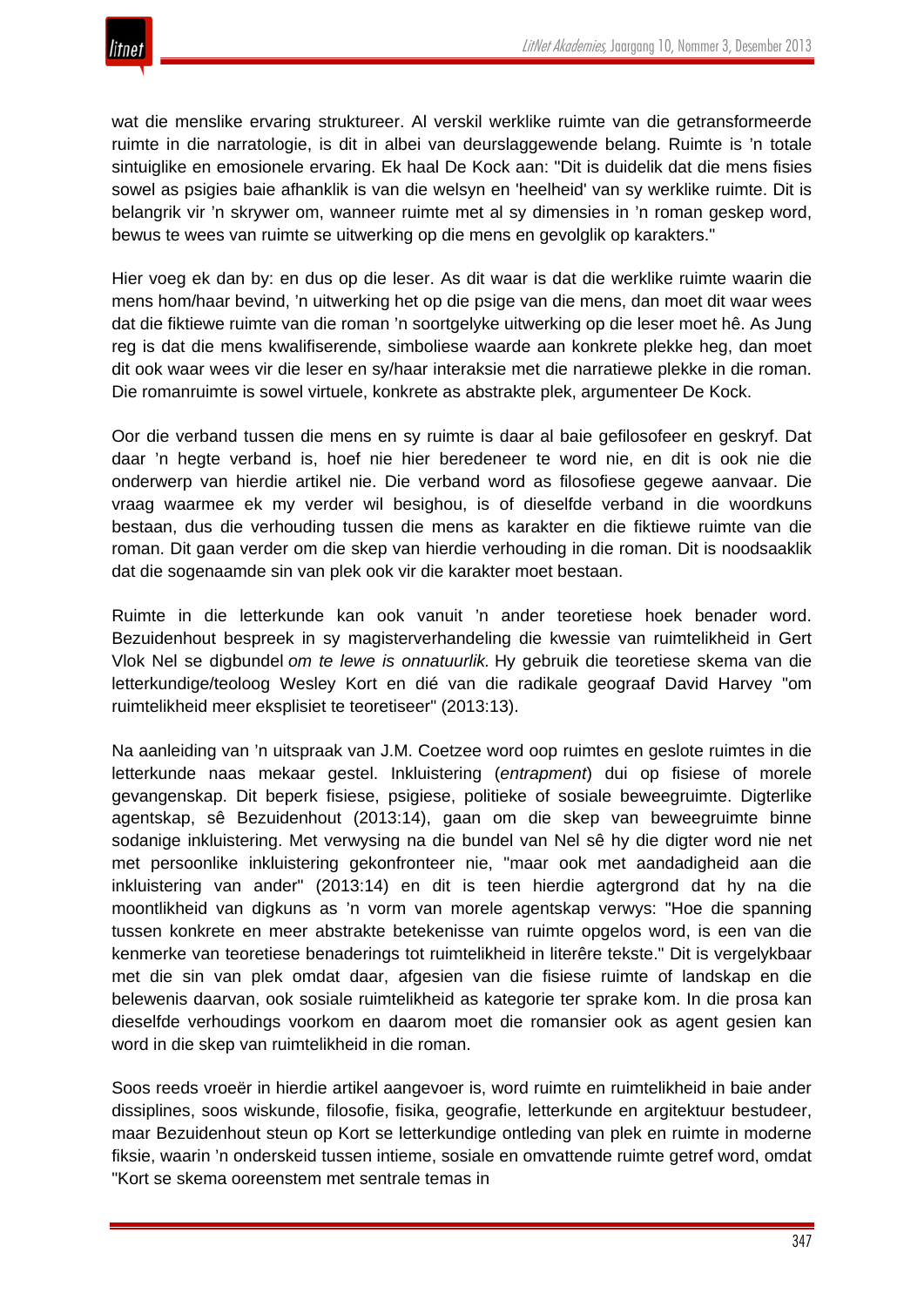Gert Vlok Nel se digkuns: die sterk rol wat interpersoonlike verhoudings binne gesinsverband speel, die belangrikheid van apartheid Suid-Afrika as sosiale konteks, asook die breër landskap – in Nel se geval die Karoo" (2013:15). Kort bestudeer volgens Bezuidenhout die wisselwerking tussen fisiese ruimte, denkruimte en sosiale ruimte letterkundig, waaruit die term *narratiewe ruimte* spruit.

Dit is moontlik om byvoorbeeld vanuit een perspektief op intieme ruimtes betekenis te gee wat identifikasie as abstrakte ruimte aan iets soos 'n huis as konkrete ruimte koppel, terwyl sosiale ruimte die spanning tussen individue en die gemeenskap belig. Omdat sosiale ruimtelikheid ook om in- en uitsluiting gaan, is daar 'n verband tussen denkruimtes en sosiale ruimtelikheid. Die verhaal van Vryheid in die twee onderhawige historiese romans, of die marginalisering van die Nels in *Verbrande paradys*, is hiervolgens voorbeelde van hoe "denkruimte deur narratiewe ruimtelikheid, die stories van diegene wat gemarginaliseer word, verbreed kan word" (Bezuidenhout 2013:17). Die drie tekste wat in hierdie artikel ter sprake is, kan teen hierdie agtergrond as voorbeelde van morele agentskap voorgehou word.

*Omvattende ruimte* word as term gebruik omdat die begrip *natuur* nie noodwendig rekening hou met menslike intervensie in landskappe nie. Die term *natuur* sou met ander woorde in die romans onder bespreking mensgemaakte veranderinge soos saailande, tuine, geboue en eiendomsontwikkeling uitsluit, want soos "met sosiale ruimtelikheid, tree die literêre teks en die bestudering daarvan met omvattende ruimte in gesprek deur narratiewe ruimte daarvoor te skep" (Bezuidenhout 2013:17). Dit gaan om hoe die narratief intieme, sosiale en omvattende ruimte hanteer; of soos Bezuidenhout (2013:18) dit stel, "hoe ruimte in plek omskep word deur narratief".

Bezuidenhout (2013:20) bevraagteken egter die volhoubaarheid van hierdie teoretiese benadering en wend hom tot David Harvey vir 'n letterkundige raamwerk wat twee klassifikasies van ruimtelikheid betrek ten einde 'n omvattende konseptuele skema te ontwikkel. Vir Harvey, sê Bezuidenhout (2013:20), is ruimtelikheid absoluut, relatief en relasioneel. Verder kan ruimte materieel (hoe ruimte ervaar word), gerepresenteerde ruimte (hoe ruimte gekonseptualiseer word) en ruimtes van representasie (hoe ruimte geleef/beleef word) wees.

Absolute ruimteis fisies en sluit objekte soos berge en riviere, asook mensgemaakte infrastruktuur, in. Sodanige absolute ruimte kan voorgestel word as gerepresenteerde ruimte in die vorm van pad- of landkaarte en landskapsbeskrywings. Relatiewe ruimte sluit tyd ook in, want dit gaan om "perspektief – die punt van waar ruimtelikheid geobserveer word. As materiële ruimte gaan dit hier oor die sirkulasie en vloei van mense, geld en energie. Verder verwys dit na versnellings en vertragings, asook die friksie van afstand" (Bezuidenhout 2013:21).

Dit kan verduidelik word met verwysing na die drie romans waarom dit in hierdie artikel gaan: soos 'n voël vlieg, is die afstand tussen Potchefstroom en Venterskroon in die Vredefortkoepel materieel dieselfde in die twee historiese romans as in die eietydse roman, *Verbrande paradys*. Die verskil in vervoerinfrastruktuur maak die afstand in 1844 egter relatief baie verder as in 2009. Absoluut is dit ewe ver, maar relatief is dit nader in 2009. "Soos absolute ruimte, kan relatiewe ruimte voorgestel word. As gerepresenteerde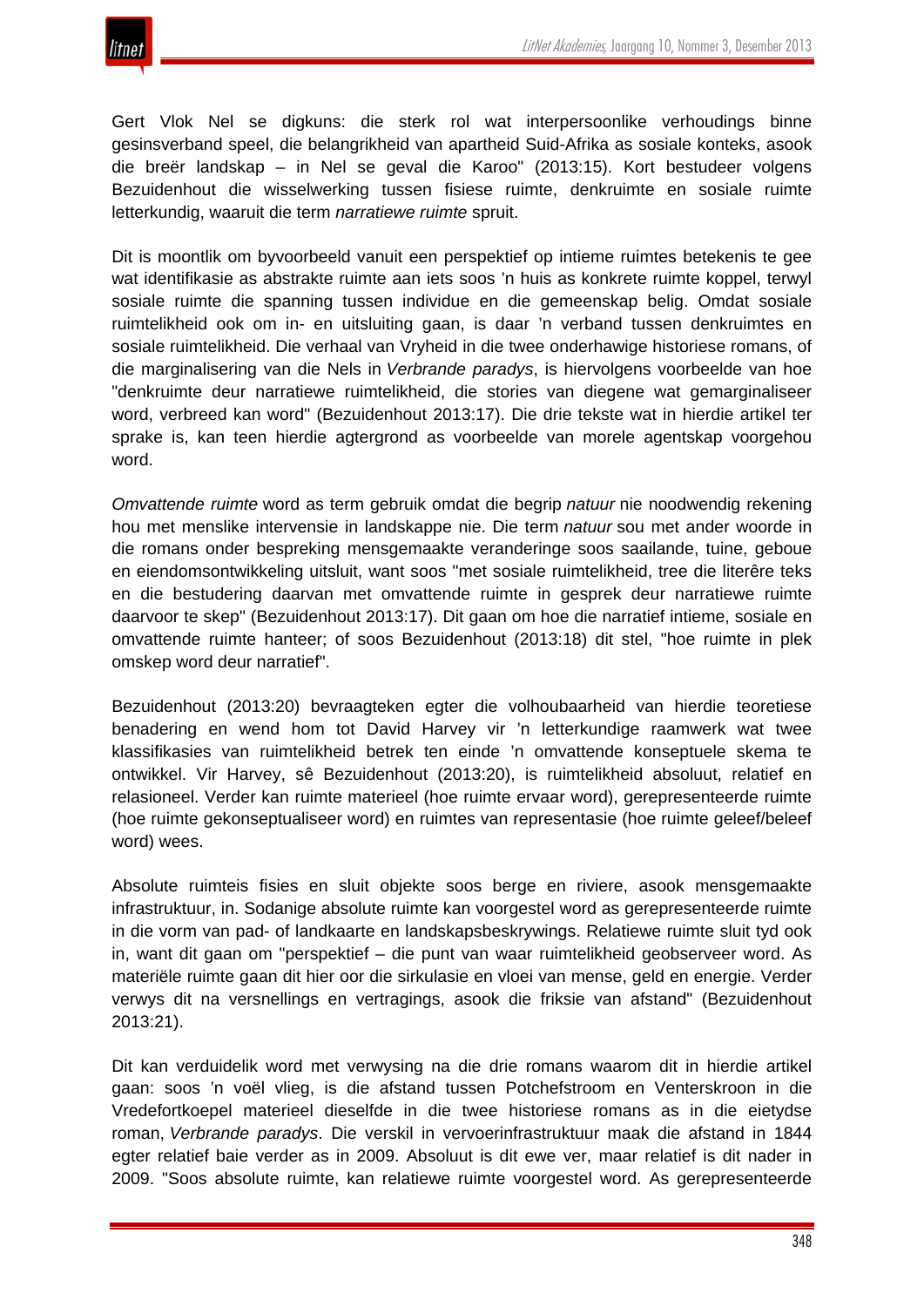

ruimte kan verwys word na tematiese en topografiese kaarte, metaforiese voorstellings van ruimte en tekenings in perspektief." Hierdie tydruimtelikheid kan egter nie onafhanklik van die prosesse waarbinne dit geproduseer word, bestaan nie. "Die punt is egter dat hierdie prosesse steeds in absolute en relatiewe ruimte begrond word" (Bezuidenhout 2013:21). Die besoedelingskwessie in *Verbrande paradys* is 'n voorbeeld van materiële ruimte as gerepresenteerde ruimte. In *As die wind kom draai* kan Magriet se psigogeografiese ervaring van inperking tussen die berge as relasionele ruimte beskou word wat as gerepresenteerde ruimte aangebied word. "Relasionele ruimte as ruimtes van representasie verwys na visies, fantasieë, begeertes, drome en psigiese toestande soos agorafobie, vertigo en kloustrofobie" (Bezuidenhout 2013:22).

Opsommend kan daar gesê word dat Bezuidenhout in navolging van Kort en Harvey intieme, sosiale en omvattende ruimte deur narratiewe ruimtelikheid in literêre tekste ter sprake bring. Deur die gebruik van absolute, relatiewe en relasionele ruimte, asook materiële ruimte, gerepresenteerde ruimte en ruimtes van representasie verskaf hy 'n raamwerk om abstrakte en simboliese kwessies met mekaar in verband te bring.

# **3. Sin van plek**

*Sin van plek* dui op die eienskappe van 'n plek wat dit van ander plekke onderskei. Dit word gebruik om te verwys na eienskappe wat 'n plek spesiaal of uniek maak en ook na die mens se ervaring daarvan.

Die mens as holistiese wese is voortdurend besig om op 'n uniek-persoonlike wyse betekenisse te skep in verhouding tot fisiese, sosiale en abstrakte omgewings, betoog Roos e.a. (2011:71). Dit is belangrik om die voordele van mense se interaksie met die natuurlike omgewing in berekening te bring wanneer die ontwikkeling van natuurlike omgewing beplan word, aangesien navorsing ondubbelsinnig bevind het dat mense van alle ouderdomme en geslagte, en in bykans alle kulture, beter geestesgesondheid in hulle interaksie met natuurlike omgewings gerapporteer het.

Uit die navorsing kan afgelei word dat 'n besondere band tussen mense en hulle natuurlike omgewing bestaan (Roos e.a. 2011:72). Navorsingsresultate dui volgens hulle (2012:81) daarop dat die mens as holistiese wese in verhouding tree met sy of haar natuurlike omgewing. Uit die deelnemers se response het geblyk dat mense in terme van hulle kognisie, gevoel- en spirituele dimensies betrokke is by hulle interaksie met die natuurlike omgewing. Op 'n kognitiewe vlak het mense persoonlike betekenisse uitgedruk wat saamhang met hulle behoefte aan ontvlugting na 'n omgewing waarin hulle onwillekeurige aandag aan omgewingstimuli, wat passief en refleksief is, kan gee.

Ek wil dit egter as hipotese stel dat die sin van plek in 'n roman nie net die ruimtelike verhouding tussen karakter en ruimte betrek nie, maar ook 'n verhouding tussen die leser en die sin van plek skep waarmee die leser kan identifiseer. Die vraag is dus: Hoe skep die romansier hierdie dubbele sin van plek, of heterotopie, in Michel Foucault se terminologie? Dit kan tog nie, as die filosofiese vertrekpunt reg is, bloot die kreatiewe gebruik van ruimte as skeppingselement wees nie.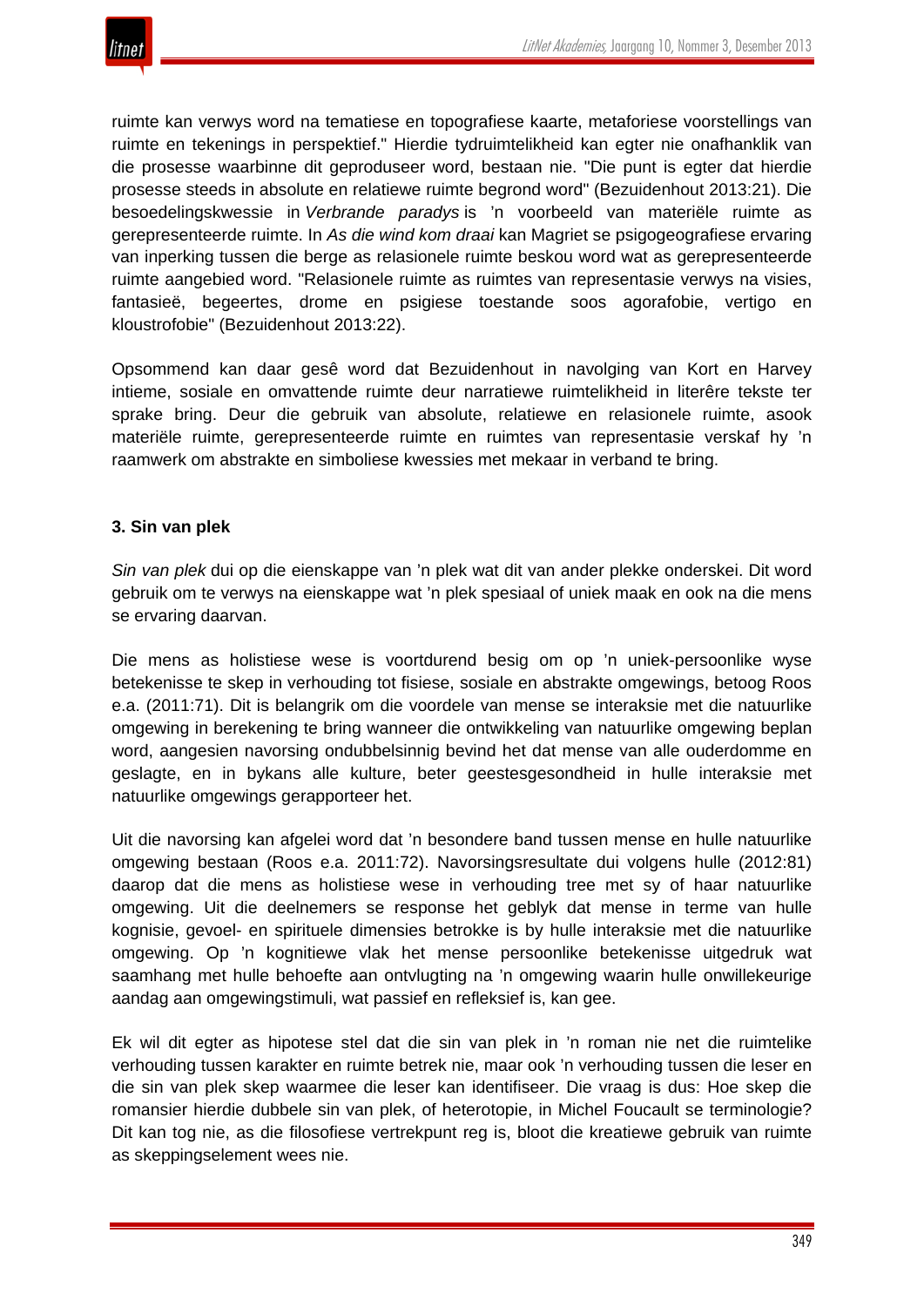# **4. Deiksis**

Ruimte in die roman is eintlik die produk van transformasie van 'n werklike ruimte na die fiktiewe ruimte van die storie. Die skep van sin van plek in 'n narratief is daarom in wese die skep van 'n fiktiewe deiktiese sentrum, waarbinne plek een van die vaste verwysingspunte is. Die fiktiewe deiktiese sentrum is per definisie die fokalisator.

Hierdie uitgangspunt moet egter eers duideliker gestel word voordat daar met verwysing na die Koepelromans na die skryfpraktyk self gekyk kan word.

*Deiksis* is afgelei uit 'n Griekse woord wat "wys" of "aanwys" beteken. Dit is veral in die linguistiek as term gevestig en kan gedefinieer word as verwysing deur middel van taal en waarvan die interpretasie betrekking het op die ekstralinguistiese konteks van die uiting. Die Britse taalkundige John Lyons (1977:636) wys daarop dat dit in die linguistiek gebruik word "to refer to the function of personal and demonstrative pronouns, of tense and of a variety of other grammatical and lexical features which relate utterances to the spatio-temporal coordinates of the act of utterance". Die elemente van deiksis is hiervolgens plek (ruimte), tyd en persoon. In 'n sin soos "Ek kom nou" is *ek*, *kom* en *nou* deiktiese merkers van onderskeidelik persoon, plek en tyd. Hierdie drie vorm die deiktiese sentrum, die oorsprong van persoon, tyd en plek. Dit is belangrik om hier daarop te wys dat die deiktiese sentrum egosentries is: die persoon/verteller/fokalisator se verwysing na persoon, plek en tyd word vanuit hierdie vaste verwysingspunt gedoen (Lyons 1977:638).

Die deiktiese sentrum in die roman is volgens die beskrywing van Rapaport (1994) "roughly, a mental model of spatial, temporal, and character information contributed by the comprehender of the narrative and used by the comprehender in understanding the narrative. The D(eictic) C(entre) is in the reader's mind; it is the reader's contribution to understanding the narrative." Die fiktiewe ruimte van die roman is vir die leser die plek van waar hy of sy die *hier* waarneem, vanuit die identifikasie met die sentrum van die spreker/fokalisator ten einde die storie te kan verstaan, net soos wat hy/sy dit in 'n werklike gesprek sou verstaan.

"The *focal WHO* is a psychological entity who 'captures' the DC, as indicated by the way the subsequent context tracks the spatial, temporal, and psychological coordinates of that character" (Rapaport 1994). Dit is op grond hiervan dat ek beweer dat die fiktiewe deiktiese sentrum per definisie die fokalisator is.

Teen hierdie agtergrond kan ons verder kyk hoe die romansier die werklike deiktiese sentrum transformeer na die fiktiewe deiktiese sentrum van die narratief, soos deur die romansier geskep.

# **5. Die Vredefortkoepel as werklike ruimte**

Die werklike ruimte van al drie die romans onder bespreking is die wêrelderfenisgebied van ongeveer 40 000 ha, geleë in die driehoek tussen Potchefstroom, Parys en Vredefort. Die gebied is deur Unesco as wêrelderfenisgebied gelys op grond van die universele argeologiese, geologiese, ekologiese en kultuurhistoriese waarde daarvan. Dit is 'n betreklik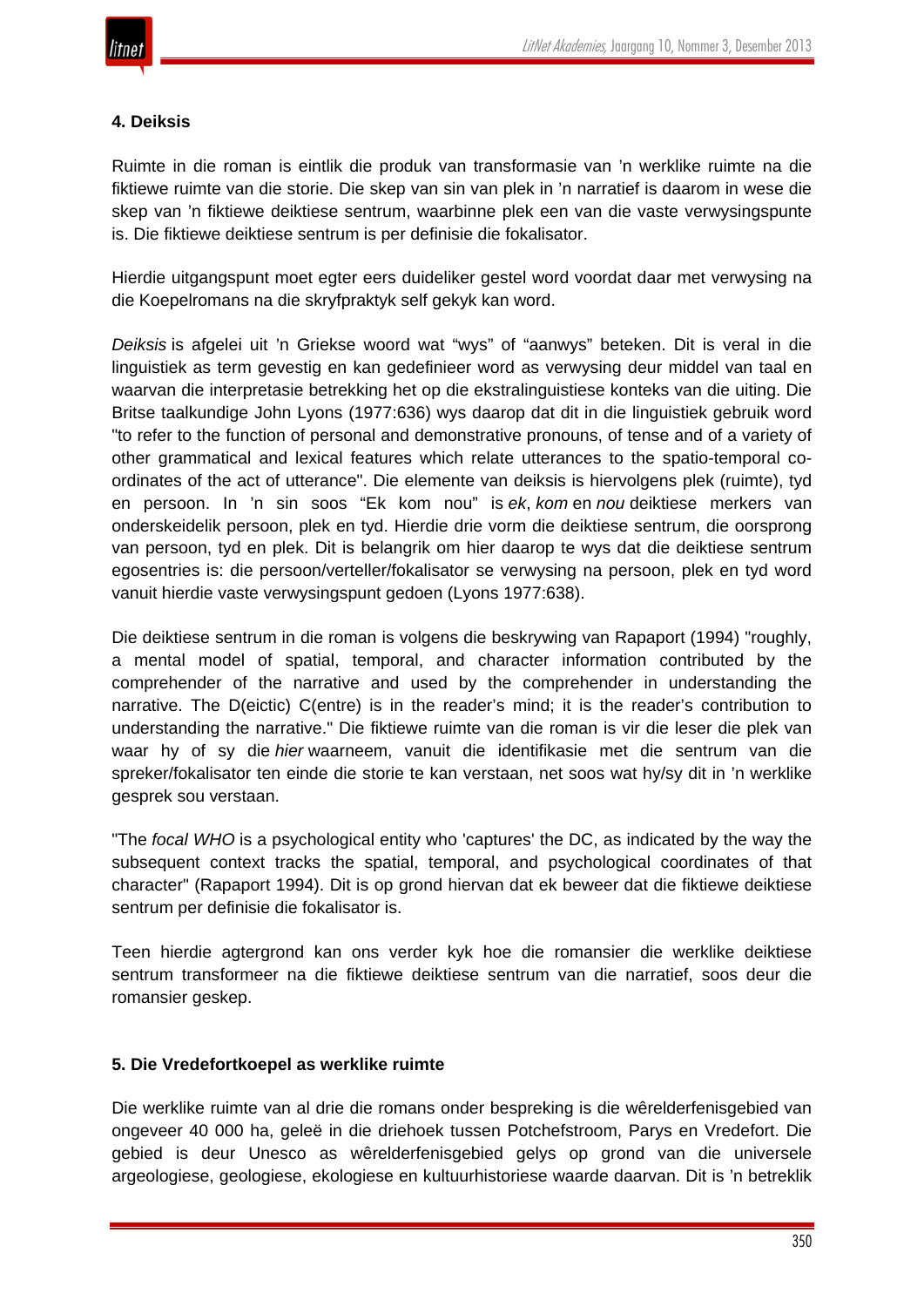goed bewaarde gebied, uniek op grond van die drastiese verskil tussen die erfenisgebied en die omringende hoëveld van Noordwes en die Vrystaat. Die berglandskap en die bosveldagtige biodiversiteit en die reste van kulture uit verskillende tydperke maak dit uniek.

Die Vredefortkoepel is egter veral belangrik as die oudste en grootste meteorietimpakkrater of astrobleem op aarde. Die krater het 2 023 miljoen jaar gelede in 'n groot, vlak see ontstaan toe 'n meteoriet (streng gesproke 'n asteroïed) van ongeveer 10 kilometer in deursnee ('n klip omtrent so groot soos Tafelberg) die aarde teen 72 000 kilometer per uur getref het, met 'n trefkrag van 100 00 miljoen ton TNT. Dit sou 14 op die Richterskaal gemeet het. Die oorspronklike krater was 17–20 kilometer diep en 90 kilometer in deursnee. Direk ná die impak het 'n seismiese aktiwiteit gevolg wat die krater na 380 kilometer vergroot het en dit met afval gevul het. Gesteentes wat weens die impak uit die dieptes van die aardkors opgewerp is, lê vandag steeds oop en bloot aan die oewers van die Vaalrivier. Die letsel is in die vorm van 'n piering wat skuins in die grond lê, deels omring deur halfringe konsentriese berge.

Die geologiese formasies is besonder fassinerend. Soos iemand dit al beskryf het: dit lyk of die grond weens die botsing hier agteroor bollemakiesie geslaan het. Die rotslae lê in die teenoorgestelde volgorde as in die omringende gebied (Vredefortkoepel s.j.).

Dit is die soort inligting oor die werklike fisiese ruimte tot beskikking van die romanskrywer. Hierdie inligting is egter inligting wat nie sonder meer tot beskikking van die fiktiewe karakters sal wees nie, omdat die karakters in die roman nie noodwendig daaroor ingelig sal wees nie.

Dit is al een van die grootste verskille in die transformasie van hierdie besondere ruimte in die eietydse en die historiese roman. Dit impliseer dat nie al die inligting in die dertiger- en veertigerjare van die 19de eeu bestaan het nie. Dit dui reeds op 'n verskil in die transformasie van die werklike ruimte na die fiktiewe ruimte van die roman. Verder dui dit ook op verskille in die sin van plek ten opsigte van die fiktiewe ruimte.

Dit is een faset van die werklike lokaliteit, die Vredefortkoepel, wat as bron dien vir die ruimte in die Koepelromans. Dit is maklik genoeg, by wyse van spreke, om die konkrete data te transformeer. Die meer problematiese aspek is egter die transformasie van die abstrakte ruimte, die transformasie van die sin van plek, want dit is nie eenduidig nie: vir elke individu, ook die individuele leser, is die belewenis van 'n spesifieke plek verskillend.

Die navorsing van Roos e.a. (2011:76) bevind: "Die unieke en persoonlike betekenisse wat uit die deelnemers se beskrywings geblyk het, is gekenmerk deur diverse en idiosinkratiese beskrywings." Hierdie diversiteit sal ook in die fiktiewe ruimte neerslag moet vind, want "Verskillende persoonlike betekenisse van mense in interaksie met die natuur, is deur die navorsing ontdek" (Roos e.a. 2011:82).

# **6. Die skep van sin van plek**

Binne die oorsigtelike teoretiese raamwerk van ruimte in die roman wat hier bo geskets is, is dit die doel van hierdie afdeling om die skryfpraktyk van ruimte van naderby te bekyk. Dit is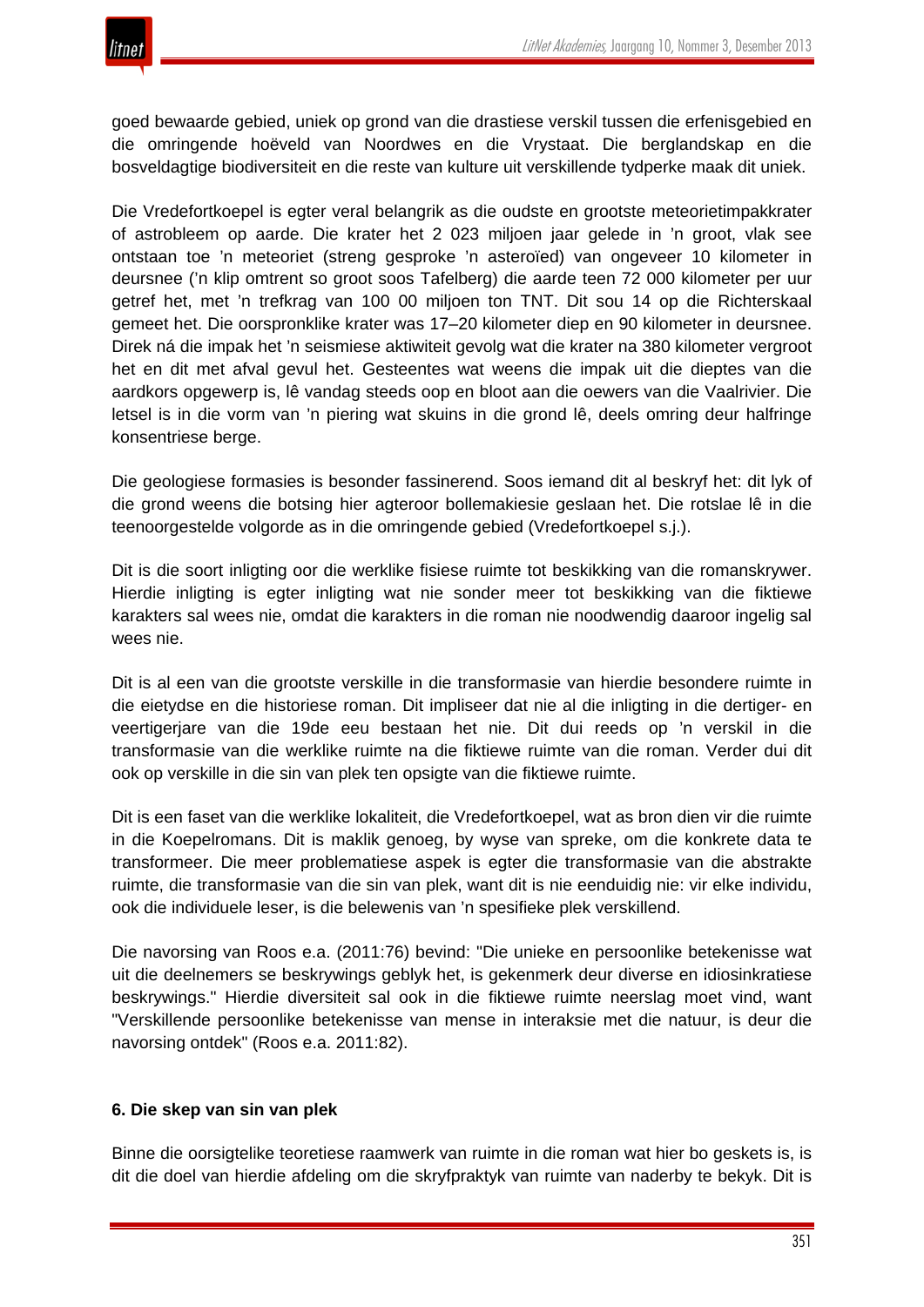

uit die voorgaande bespreking duidelik dat die ruimte van die roman 'n getransformeerde fiktiewe ruimte is. Hierdie transformasie is die narratiewe neerslag van die romansier se skryfhandeling. Dit gaan daarom verder oor die skryfhandeling. Kortom: Hoe gaan die skrywer te werk om die fiktiewe ruimte van die roman daar te stel?

Ruimte is binne die skryfkuns een van die sogenaamde skeppingselemente wat tot die kreatiewe skrywer se beskikking is. Die vier vertelkategorieë van die narratologie is ook die vier skeppingselemente van die skryfkuns, naamlik karakter, tyd, ruimte en gebeure. In hierdie artikel val die klem op ruimte as skeppingselement. Dit word bloot ter wille van die argument as losstaande skeppingselement bespreek, want dit is in die praktyk, soos in die teorie, eintlik nie moontlik om die een sonder die ander te bespreek nie.

Dit is uit die teoretiese bespreking hier bo ook duidelik dat die deiktiese sentrum nie net uit ruimte bestaan nie, en dat tyd, plek en persoon interafhanklik is, omdat dit eintlik tot stand gebring word deur die interaksie tussen die drie (vanuit die egosentriese deiktiese sentrum: verteller/fokalisator) en dat niks gebeur sonder tyd, plek en persoon nie. Iets moet altyd êrens op een of ander tyd met iemand gebeur.

Ek wil die bespreking van die skep van ruimte hanteer soos wat sommige skryfteoretici, soos Novakovitch (1992), die skep van karakter in die skryfkuns hanteer.

In die skryfkunsliteratuur word tyd en ruimte dikwels saamgevoeg onder die term *plasing* (*setting*), juis omdat die een eintlik nie sonder die ander kan klaarkom nie. Vir baie skrywers is die doel van plasing om atmosfeer in die prosawerk te skep. In hierdie artikel word die begrip *atmosfeer* gelykgestel aan sin van plek, al is dit ineengestrengel met sin van tyd.

Om ruimte in die skeppingsproses soos 'n karakter te hanteer, lyk vir my na 'n sinvolle manier om die transformasie van ruimtelike data prakties te verduidelik. Novakovitch (1992) onderskei drie fases in die skep van 'n karakter, naamlik bron, skepping en voorstelling.

Die praktiese toepassing van die skeppingselemente word op verskillende maniere in die skryfkunsliteratuur hanteer. Daar word beduidend minder aandag geskenk aan die skep van ruimte, minder as byvoorbeeld aan die skep van karakter of intrige. Dit is egter moontlik om Novakovitch se hantering van die skep van karakter ook op die skep van ruimte toe te pas.

In die proses van die transformasie van die werklike ruimte van die Vredefortkoepel na die narratiewe ruimtes van die drie Koepelromans het ek ruimte as skeppingselement hanteer soos wat ek karakter as skeppingselement sou hanteer deur die ruimte in die skryfproses as 'n karakter te beskou.

In die drie Koepelromans wat in hierdie artikel ter sprake is, word die Vredefortkoepel ook 'n karakter. Ek argumenteer dat 'n skrywer die fiktiewe ruimte in die roman op dieselfde manier kan skep as wat karakter volgens die skryfkunsteorie se drie fases geskep word.

Dit behoort uit die verdere bespreking ook duidelik te word dat tyd as skeppingselement in 'n sekere sin een van die elemente van ruimte is.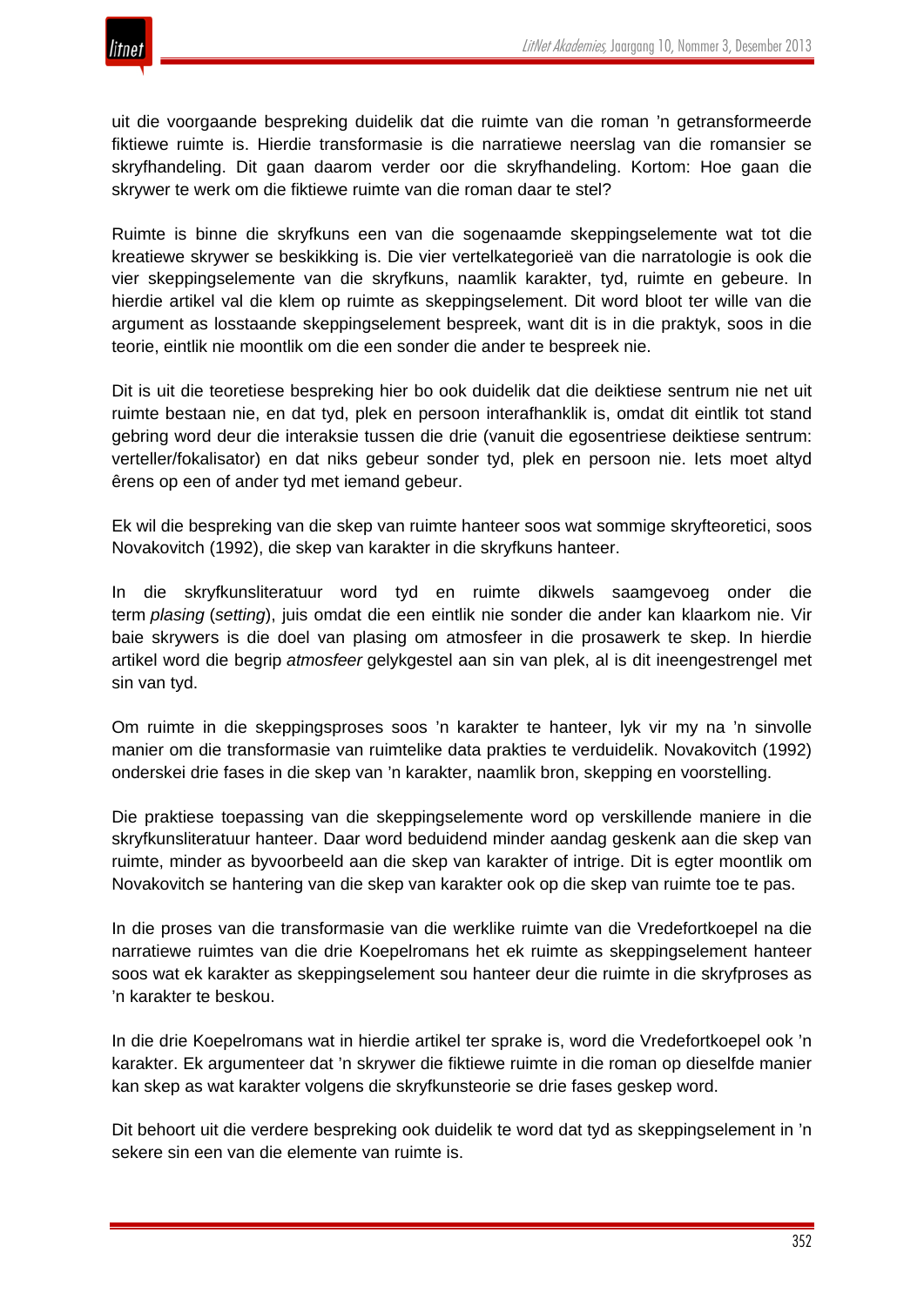

Die skrywer moet die ruimte wat getransformeer word, iewers vandaan haal. Hierdie bron is vir die leser uit die aard van die saak nie belangrik nie, maar die skrywer het in die skeppingsproses tog deiktiese vastigheid nodig, 'n soort anker waaraan die ruimte gekoppel kan word. Dit is dan die bron waarvan daar by die skep van karakter as eerste fase sprake is. Sodanige bron kan die skrywer se verbeelding wees of 'n fisiese ruimte wat in die werklikheid bestaan. Dit is baie keer 'n kombinasie van die twee. Die punt is dat die skrywer die fiktiewe ruimte buite die roman moet ken en verstaan, sodat daar hieruit inligting oorgedra kan word na die tweede fase van ruimteskepping, naamlik die skep van 'n ruimteprofiel, 'n versameling kenmerke van die ruimte wat aan die bron onttrek word.

Met die bron en die kenmerkprofiel as sodanig het die leser eintlik niks te make nie, omdat dit aan die skryf self voorafgaan. Streng gesproke is die bron- en die skeppingsfase deel van die skrywer se beplanning van ruimte.

Uit die betrokke bron vir die ruimte skep die skrywer die romanruimte. Die fiktiewe ruimte word geskep uit 'n versameling fisiese eienskappe en uit die sin van plek, die abstrakte en verhoudingseienskappe wat in die beplanning aan die bron onttrek word.

Op die twee fases van die beplanning van die ruimte volg die eintlike skryfhandeling waarin die skrywer die transformasie in woorde omsit. Verskillende skryftegnieke kan hiervoor gebruik word, byvoorbeeld beskrywing, handeling (verbaal en nieverbaal), verhoudings of 'n kombinasie hiervan.

Voorgaande uiteensetting kan as paradigma gebruik word waarbinne die sin van plek in die betrokke drie romans geskep is. Met verwysing na die drie romans kan daar iets afgelei word uit die skeppingsproses sodat die transformasie van die data in die skryfpraktyk gevolg kan word.

# *6.1 Bron*

Die bron vir die ruimte in hierdie drie romans is die Vredefortkoepel, soos wat dit hier bo bespreek is. Die eienskappe van die narratiewe ruimte bestaan dus as werklike geografiese ruimte. Dit is daarom nie moeilik om die profiel van die ruimte direk uit die bron af te lei nie. Daarom sal die fisiese eienskappe van die ruimte in die drie romans ooreenstem, maar die ervaring daarvan deur die verskillende karakters kan verskil, omdat dit verskillende soorte romans is en dit ook deur verskillende karakters ervaar word.

Ter wille van duidelikheid sal daar na die drie romans onderskeidelik as VP (*Verbrande paradys*), DPS (*Die pad na Skuilhoek*) en AWKD (*As die wind kom draai*) in die toepassing verwys word.

Die eienskappe van die ruimte in die roman word direk aan die geografiese bron ontleen, byvoorbeeld: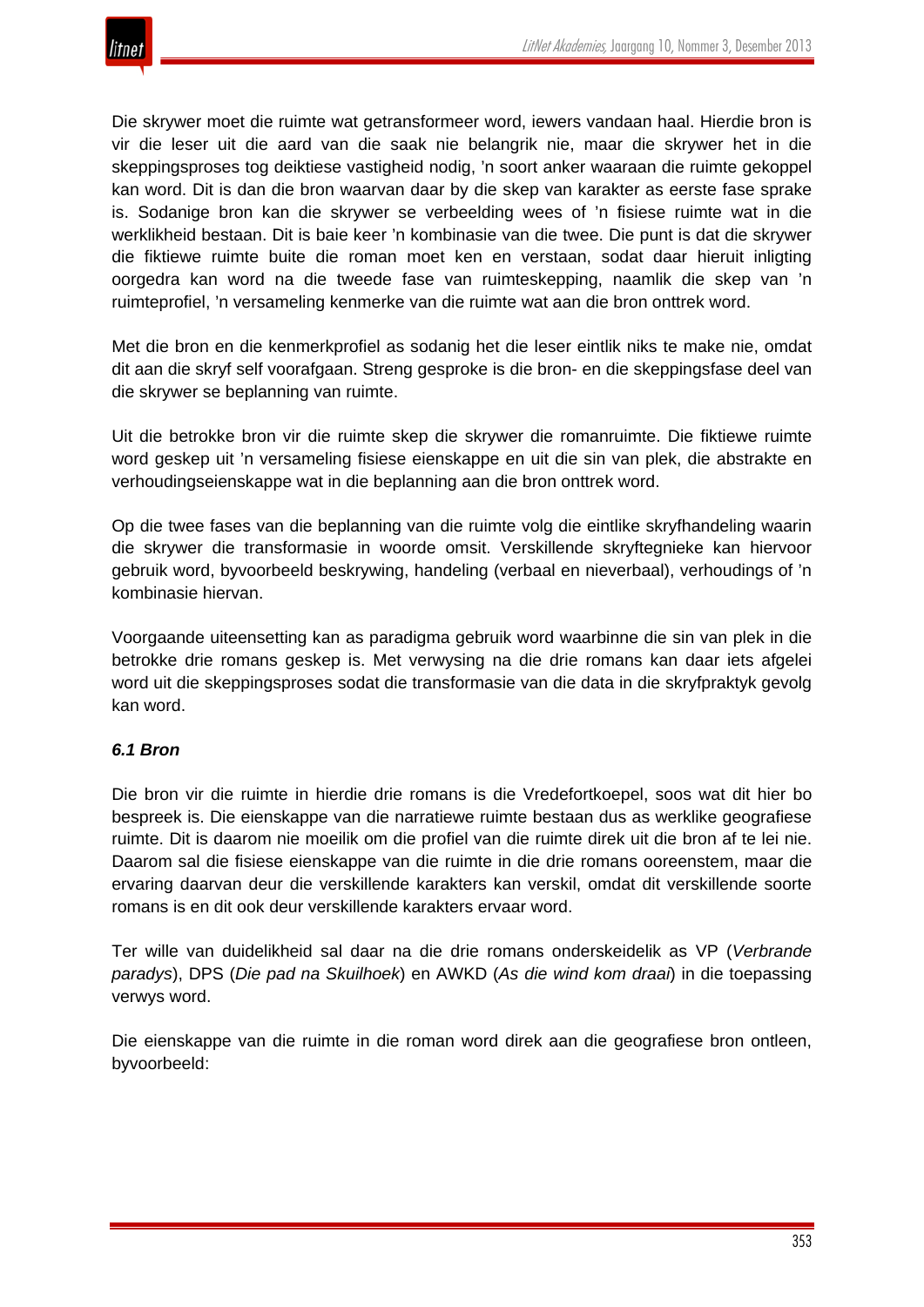

1. Mens misgis jou met dié berge as jy van die dorp se kant af kom. Dit lyk eintlik meer na 'n reeks rante, maar Lourens weet hoe diep die berglandskap anderkant afsak, en dan is dit berg op berg. "Halfsirkels, soos 'n klomp perdeskoene," het Meester Roos op 'n keer probeer verduidelik. "'n Reusagtige erdvarkgat," het hy vervolg toe dit lyk of hulle steeds nie verstaan nie. "As jy op die hoogste berg staan, sien jy die berge soos halwe sirkels lê asof 'n reus dit soos 'n dubbele laer neergesit het. Toe, soos 'n verveelde kind, dit hier en daar gebreek en rondgeskuif het." Meester sê dit lyk vir hom of dit vroeër een of ander reusagtige krater moes gewees het. (ADWKD, 2)

# *6.2 Ruimteprofiel*

Uit voorgaande bron word eienskappe van die ruimte gehaal, sodat die skrywer 'n lys ruimteeienskappe het waaruit die fiktiewe ruimte geskep kan word. Omdat die romanruimte fiktief is, volg dit dat die eienskappe nie noodwendig in alle opsigte dieselfde is as dié van die werklike ruimte nie. Die tweede fase van ruimtetekening is juis 'n skeppingsfase. Verder is dit in hierdie fase belangrik om daarop te wys dat die woordkunstenaar se kreatiwiteit sterker na vore kom. Dit gaan nie nou net meer om die werklikheid nie, maar ook om die skrywer en die verskillende karakters se ervaring van die ruimte. Die sin van plek kom dus nou ter sprake, veral die fiksionalisering hiervan.

2. "Die Vredefortkoepel is nie anders nie," het Isak voortgegaan. "Ons Koepelaars bestaan as gemeenskap omdat die Koepel die geografiese gemeenskaplike faktor is. Maar dis juis hierdie unieke geografie wat veroorsaak dat dit veel meer word as blote geografiese gemeenskaplikheid. Gooi 'n klomp mense in 'n reuseskottel waaruit hulle nie kan klim nie. Hulle kan nie anders as om by mekaar betrokke te raak nie, by wyse van spreke, natuurlik." (VP, 145)

Al is die bron vir die onderskeie romans dieselfde, verskil die ervaring daarvan vir elke karakter. Daarom is nie al die karakters se sin van plek dieselfde nie, en die data van die bron word in die narratief gefiksionaliseer.

Dit is verder belangrik om daarop te wys dat daar 'n verskil moet bestaan tussen die ervaring van dieselfde ruimte deur karakters in die eietydse roman (VP) en die twee historiese romans (DPS en ADWKD), om die eenvoudige rede dat die karakters in laasgenoemde romans nie kon weet dat die ruimte 'n meteorietimpakkrater is nie, omdat hierdie feite eers teen die einde van die dertigerjare van die 20ste eeu bekend geraak het. Verder is die ervaring van jongmense nie dieselfde as dié van volwassenes nie.

Ofskoon die verteller in al drie die romans min of meer dieselfde sin van plek mag hê, moet die romansier die verskillende ervarings van verskillende karakters in ag neem by die skep van ruimte. Dit impliseer verskillende deiktiese sentrums by verskillende fokalisators vanuit wie se oogpunt dit beskryf word.

# *6.3 Voorstelling*

Die romansier se grootste uitdaging lê natuurlik in die kreatiewe verwoording van die ruimteprofiel ten einde die konkrete en abstrakte narratiewe ruimte aan die leser voor te stel.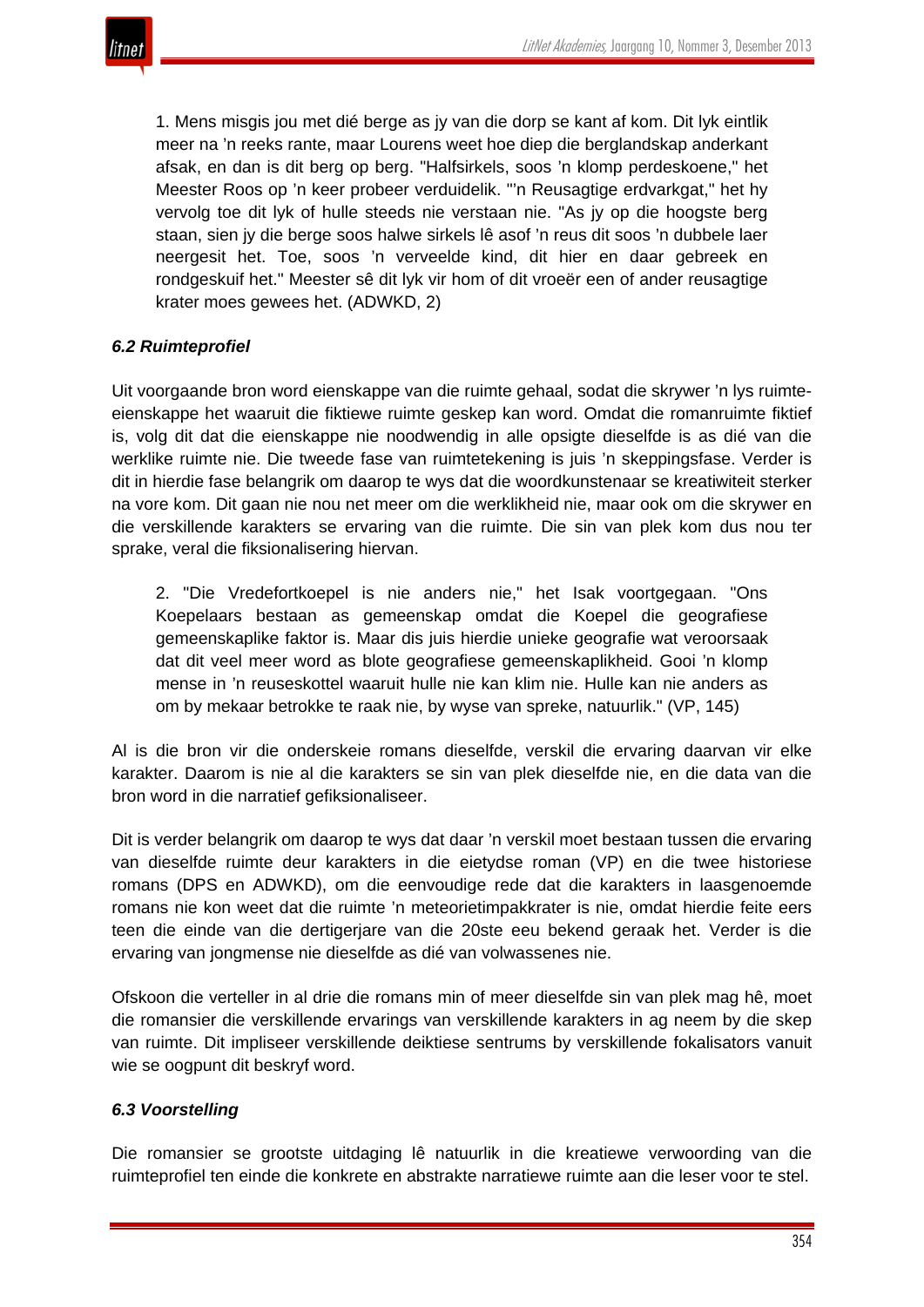

Die voorstellingsfase het direk met die skryfhandeling self te make. Verskillende kreatiewe skryftegnieke kan toegepas word sodat die leser die fokalisator se ervaring van die ruimte kan verstaan.

3. Vryheid voel dat hy byna ongeskik lank na Magriet staan en staar. Daarom kyk hy ook ondertoe, asof hy dit vir die eerste keer aanskou. Die bergkom waarvoor hy nooit sal kan moeg word nie. Dit lê voor hulle voete soos die bakhand van 'n groot man, die blink spruit kronkel 'n lewenslyn oor die palm, die rante sit soos eelte, en die berge is veilige vingers óm hulle. (ADWKD, 14)

Dit kan wel in die algemeen gestel word dat ruimte (soos die ander skeppingselemente) bloot deur die skrywer aan die leser beskryf word.

4. Rondom Eden is berge, het sy dankbaar gebid, so is U rondom ons. (VP, 4)

Dit is hier waar die bekende kwessie van die verskil tussen vertel en wys ter sprake kom. Bykans elke skryfhandleiding wat 'n mens te lese kry, sal êrens waarsku: wys, moenie vertel nie! Die onderskeid tussen hierdie twee is egter nie so eenvoudig as wat 'n mens met die eerste oogopslag dink nie, want dit is nie bloot 'n verskil tussen beskryf en handel nie. Daar is veel meer daarin.

Al gee die literatuur betreklik min leiding oor wat dié onderskeid nou eintlik is, word dit nogtans algemeen aanvaar, en ook dat dit belangrik is. Dit word egter feitlik nooit teoreties of prakties volledig omskryf nie. Daar bestaan min praktiese riglyne wat die skrywer lei tot 'n duidelike onderskeid, behalwe dat dit neerkom op die verskil tussen beskrywing en handeling. Dit is ook opvallend dat daar in die skryfkunsteorie weinig verwys word na die teoretiese onderskeid wat in die narratologie bestaan, seker omdat die teoretiese onderskeid min leiding vir die skrywer self gee. Daar word gewoonlik vaagweg gesê dat die skrywer aan vertel kan ontkom deur dialoog, anekdotes of handeling as middel te gebruik.

Conrad (1990:117) beklemtoon byvoorbeeld ook die belang van wys. Hy noem dit "the most vital to your story", en sê dat die onvermoë om te wys seker die algemeenste oorsaak daarvan is dat 'n prosawerk misluk. Aan die hand van die vertel van grappe toon hy aan dat die verteller, of dan skrywer (as 'n mens die teoretiese onderskeid tussen fisieke skrywer, skrywer en verteller vir die oomblik ter wille van die argument ignoreer), die hoorder of leser soveel as moontlik deel van die toneel self moet maak. Wys dra daartoe by dat die leser self in die situasie is en die verteller oënskynlik verdwyn. Dit gaan vir Conrad daarom dat die skrywer deur te wys die leser direk by die situasie wat weergegee word, betrek. Conrad (1990:118 e.v.) wend dan 'n poging aan om aan die hand van voorbeelde die verskil aan te toon. Dit kom daarop neer dat middele soos die gebruik van dialoog, en die duidelike, spesifieke aanduiding van die situasie self, 'n manier is waarop die skrywer kan wys in plaas daarvan om net te vertel.

Die gebruik van direkte rede word algemeen aanvaar as die sterkste middel om iets te wys. Dit is in ooreenstemming met die identifikasie van vrye direkte diskoers as die hoogste vlak van wys. Voorbeeld 5 hier onder is 'n voorbeeld van dialoog wat ingespan word om die ruimte te wys: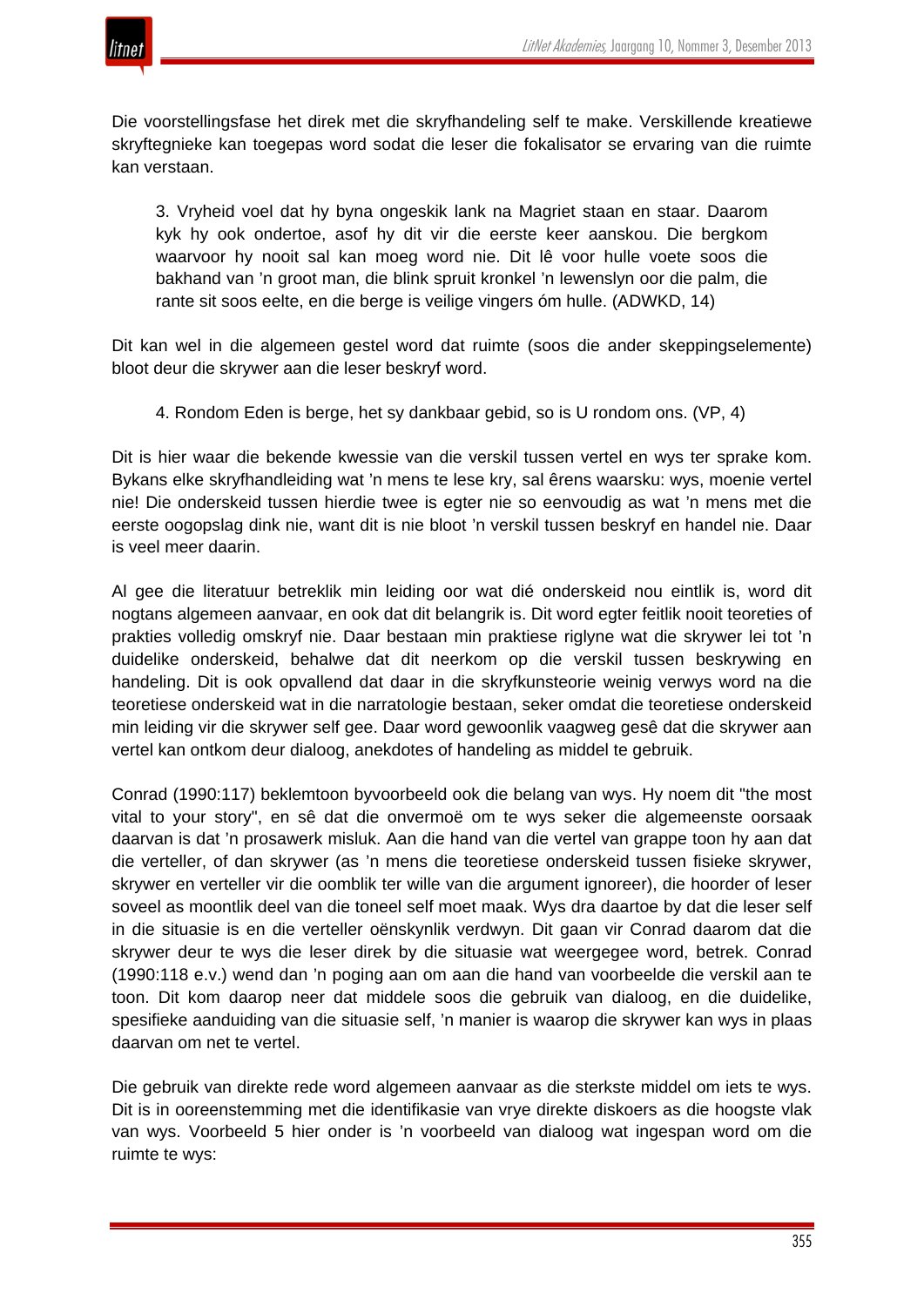

5. "Word mens nie bang tussen so baie berge nie?" dwing sy hom terug na 'n gesprek toe.

"Hoe kan 'n mens bang word, die kom beskerm jou dan?" "Dit voel of dit my vasdruk," erken sy, "jy kan nêrens heen vlug nie." "Hier is honderde wegkruipklowe in die Bergland," lag hy. "Waarvoor sal jy wil vlug?" (ADWKD, 14)

Dit kom daarop neer dat die leser in die geval van wys meer betrokke is by die ruimte wat die verteller weergee as in die geval van vertel. Die leser is self nader aan die fiktiewe ruimte.

Die verskil tussen wys en vertel is in wese 'n kwessie van fokus, waar fokus die afstand tussen verteller en die vertelde veronderstel.

Ruimte word gewys as die vertelling deur gedramatiseerde, naby-waargenome tonele met atmosfeer en plasing (tyd en ruimte), en moontlik dialoog, die leser se sintuie betrek. "Good writers let the words and actions of the participants do the work," merk Mercher op (soos aangehaal deur Tankard en Hendrickson 1996:35).

Ten spyte van Conrad se uiteensetting bly dit steeds waar dat die onderskeid tussen vertel en wys vir die skryfpraktyk betreklik ongedefinieerd is. Dit is uiteindelik die probleem: ten spyte van die literêre teorie se wydlopende gesprek wat by Plato se diëgese en mimese begin (en dan weer min of meer daarop uitloop), bly die onderskeid op meer strukturele gronde vaag. Om die belang van wys, en die feit dat vertel soms nodig is, te kan aantoon, kan daar in die skryfpraktyk steeds nie veel meer leiding gegee word nie as "Wys, moenie vertel nie."

'n Uitsondering hierop is die waardevolle bydrae van Tankard en Hendrickson (1996), en met hulle studie as vertrekpunt kan daar byvoorbeeld in die sintaksis gesoek word na 'n helderder onderskeid tussen vertel- en wyssinne, sodat daar 'n werkbare praktiese middel in die hand gestop kan word.

In hul studie oor vertel en wys in verslagskrywing gaan Tankard en Hendrickson (1996:41) van 'n tweeledige hipotese uit, naamlik dat wyssinne vir lesers interessanter sal wees as vertelsinne en dat wyssinne as meer geloofwaardig ervaar sal word. Hulle ondersoek 'n paar moontlike effekte van taal wat gebruik word om te wys in plaas van te vertel. Na 'n algemene bespreking van wys en vertel, meen hulle: "One of the main effects of showing language might be to make writing more interesting, entertaining, attention arousing or gripping."

Dikwels bied verteltaal die verteller se slotsom aan, sonder aandag aan die besonderhede. So sal die skrywer se gevolgtrekking van 'n sonsondergang "verruklik" kan wees, of 'n ongeluk "noodlottig". Lesers sal hierdie vertelopsomming as minder geloofwaardig en minder objektief ervaar as wanneer dit gewys sou word. Wyssinne is duideliker en meer spesifiek as vertelsinne en juis daarom is daar 'n verskil in die gebruik van taal in die twee gevalle.

Op grond van empiriese ondersoek bevind Tankard en Hendrickson dat wyssinne van vertelsinne verskil vir sover wyssinne konkreter is, meer spesifiek is, taal gebruik wat op die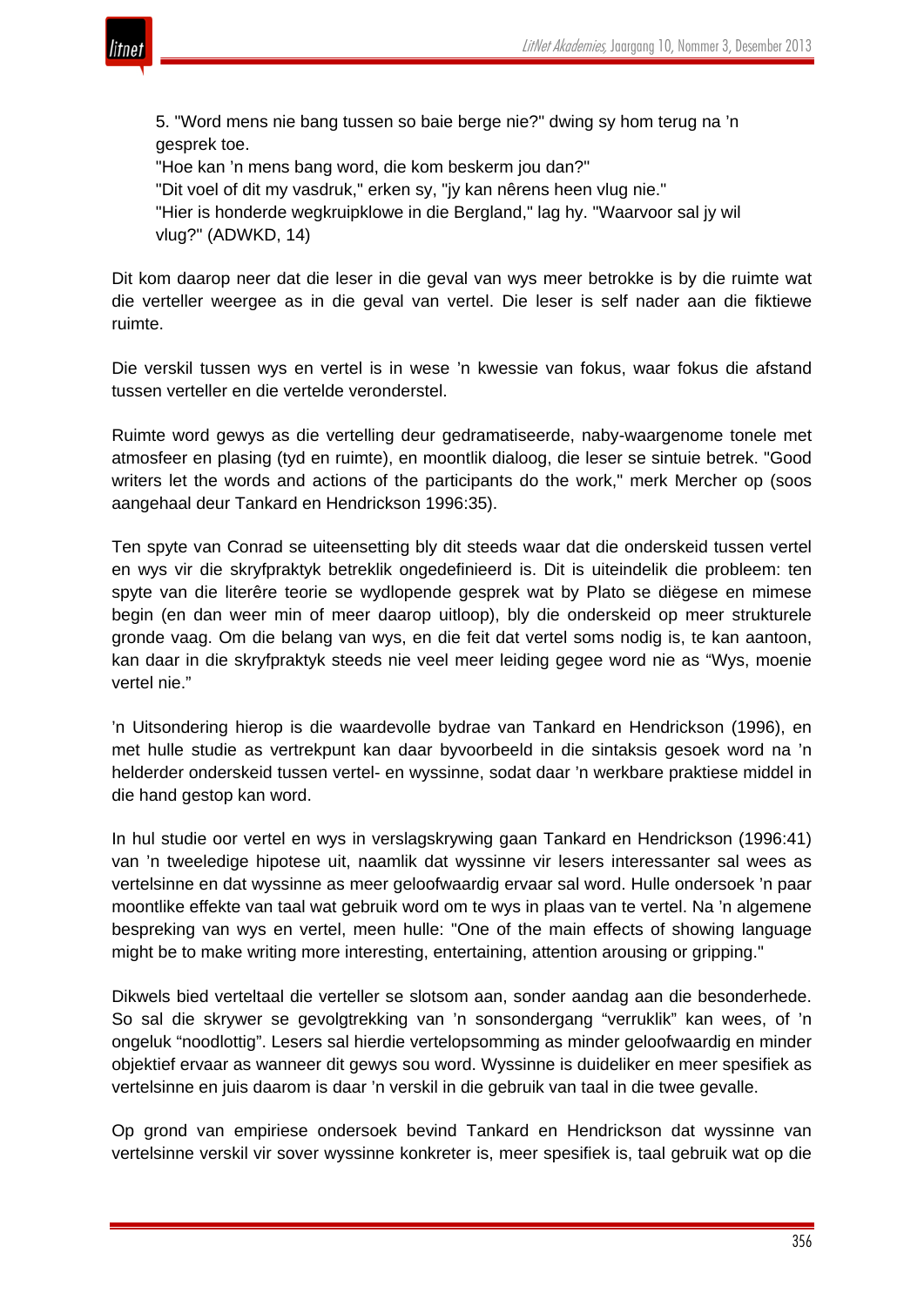

sintuie ingestel is, aanhalings of dialoog gebruik, stylfigure inspan, en in terme van handeling praat.

6. Vaalrivier lê ver onder hulle, kronkel blink tussen die hoë koppe duskant die voorberge deur. (VP, 333)

7. Die swart maanhare buig nader aan die water en sy eie weerkaatsing, agterlyf in die lug. (DPS, 1)

8. In die holte begin stof by die trop elande uitslaan. Eers na 'n rukkie besef Vryheid dis nie van die skielike wind nie, dis die elande wat rusteloos maal en windaf begin beweeg. Al vinniger. (ADWKD, 15)

Deur Tankard en Hendrickson se insigte as basis te gebruik, lyk dit verder moontlik om wyssinne ook op grond van sintaktiese struktuur van vertelsinne te onderskei.

Dit is uit die argumentasie tot dusver byvoorbeeld duidelik dat die gebruik van direkte rede 'n wyssin tot gevolg het. Dit is egter ook moontlik dat die funksionele onderskeid tussen sê maar die aktief en die passief verband kan hou met die vertel-wys-onderskeid, eenvoudig omdat die passief 'n minder bepaalde soort sin as die aktief is, of omdat die aktief per definisie direk met handeling verband hou.

9. Skel skril 'n arend swewend op die wind. 'n Silwer straal blits teen die boonste kranse vas, dit rammel en eggo brommend die vallei vol. Die voëls in die lug word meer, swart spikkels op vlug voor die storm uit. (ADWKD, 16)

Daar moet egter in gedagte gehou word dat Tankard en Hendrickson se studie die verbetering van saaklike skryf, eerder as fiksie, in die oog het. Dit gaan vir hulle meer om die interessantheid en die informatiewe aard van sinne in iets soos 'n persberig en minder om die estetiese van die prosa. Vergelyk 'n mens dan hul voorbeelde van vertel- en wyssinne (1996:43) met mekaar, wil dit voorkom of die verskil tussen die twee bloot in die sinslengte, in wese die aantal woorde, skuil, want die vertelsinne is aansienlik korter as die wyssinne. Hieruit sou daar verkeerdelik afgelei kon word dat wys niks anders is as om meer woorde te gebruik nie. Dit is egter nie waar nie – en dit is inderdaad ook nie hul argument nie.

Dit gaan uiteindelik om die taal self: dit is die táál wat die verskil tussen vertel en wys merk. Dit kan in verband gebring word met die beskouing dat mimese in elk geval net in die taal self lê, omdat sowel vertel as wys deur taal geskied. Die aantal woorde kan egter nie die verskil maak nie.

10. Lourens kan haar opgewondenheid aanvoel toe hulle later die middag op die laaste nek stilhou en oor die vallei afkyk.

"Skuilhoek." Sy bly net so in die saal sit en laat haar oë oor die kom onder hulle dwaal.

Hy sit na háár en kyk: haar verwondering, asof sy hierdie vallei met die mistige koppe tussen die hoë berge nog nooit voorheen gesien het nie.

"Dis die eerste keer dat jy ons vallei van diékant af sien," herinner hy haar.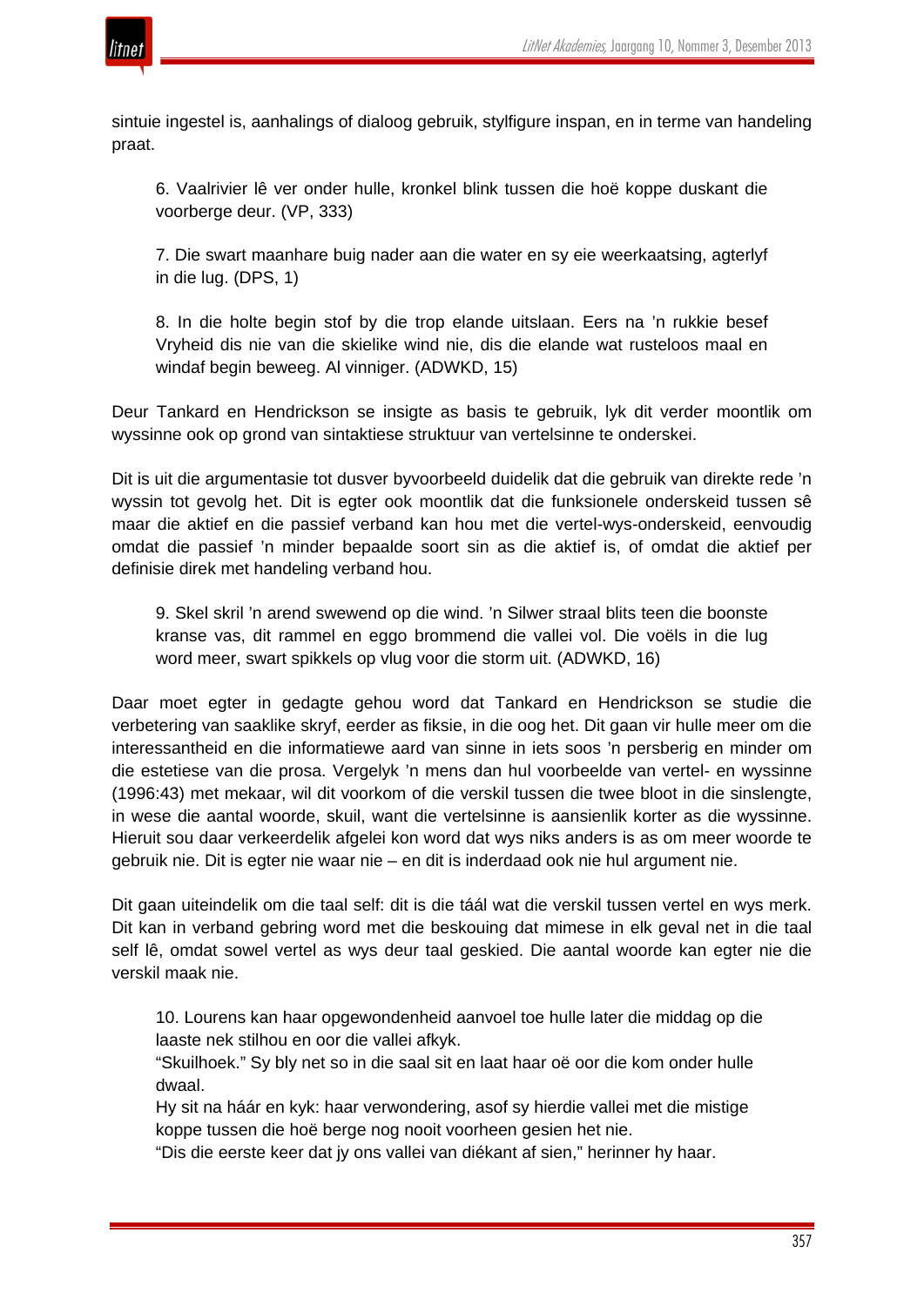

"Ja, en ek was nog net een keer hier." Sy gly van Prinses se rug af. "Dis mooier as wat ek onthou het." (DPS, 232)

Dit is uit die bespreking duidelik dat die bron vir die ruimte in die drie romans hoofsaaklik die werklike ruimte van die Vredefortkoepel is. Dit word deur woorde soos *berge, berglandskap, bergkom, halfsirkels* en *krater* herskep.

Die fokalisator se sin van plek word geskep deur die fokalisator se ervaring van die ruimte oor te dra, veral deur die ruimte op meer as een manier te wys. Vir die meeste karakters is die uniekheid van die ruimte in die ervaring daarvan as beskerming, toevlug of geborgenheid. Hierteenoor ervaar die hoofkarakter Magriet in voorbeeld 5 die ruimte as 'n plek wat jou vasdruk.

Die gebruik van metafore, soos *perdeskoene*, *erdvarkgat* en *'n groot, vereelte bakhand* skep vir die leser ook 'n sin van plek. Dit skuil ook in intertekstuele verwysing na die Psalms in die gebed dat daar (in voorbeeld 4) berge rondom Reinet is.

Soos reeds aangedui, kan die skep van ruimte in die roman ook vanuit 'n ander teoretiese hoek bespreek word, byvoorbeeld om die skeppingsproses te benader vanuit die teoretiese skema wat in afdeling 2 hier bo bespreek is. In die drie romans word oop ruimtes en geslote ruimtes teenoor mekaar gestel. Vir sommige karakters is die oop ruimtes bevrydend en die geslote ruimtes van die Vredefortkoepel vir ander weer beperkend. Hoe word dit verwoord? Dit dui byvoorbeeld vir Emma in *Verbrande paradys* en vir Magriet in *As die wind kom draai* op fisiese en morele gevangenskap. Dit beperk hulle fisiese en psigiese beweegruimte. In die geval van Emma word haar ongemak deur die oë van Sybrand as fokalisator deur 'n gedagtestroom geskep:

11. Dis nou die een ding wat hy nog nooit mooi kon verstaan nie: Hoe 'n mens wat hier grootgeword het, nie tussen die berge wil bly nie? Hy wil dan nêrens anders wees nie? (VP, 33)

Magriet se ervaring van die inperking, en die bevryding van die ooptes word geskep deur haar eers na die fisiese ruimte te laat kyk en haar eie siening daarvan deur die gebruik van veral personifikasie weer te gee:

12. Toe die trekkie op die nek vir 'n wyle stilhou om te rus, draai Magriet terug en kyk na die gestroopte kom tussen die berge. Vorentoe, na waar die son al hoog sit, strek die geil grasvlakte tot doer ver teen die blink sleepsel van die Vaalrivier, en oorkant die rivier roep die oopte haar asof sy tuisgekom het. Waar sy weer vry kan dink en haar drome die vlaktes kan vat. (ADWKD, 71)

Hierteenoor is die Koepel vir Sybrand en Reinet in *Verbrande paradys*, vir Lourens en Petronel in *Die pad na Skuilhoek,* en vir Vryheid in *As die wind kom draai* juis beskermend. Reinet se ervaring van die materiële ruimte word geskep deur die gebruik van intertekstualiteit deur die Bybelse metafoor van Psalm 125 te betrek:

13. Rondom Eden is berge, het sy dankbaar gebid, so is U rondom ons. Sy het die huis in geloop. (VP, 14)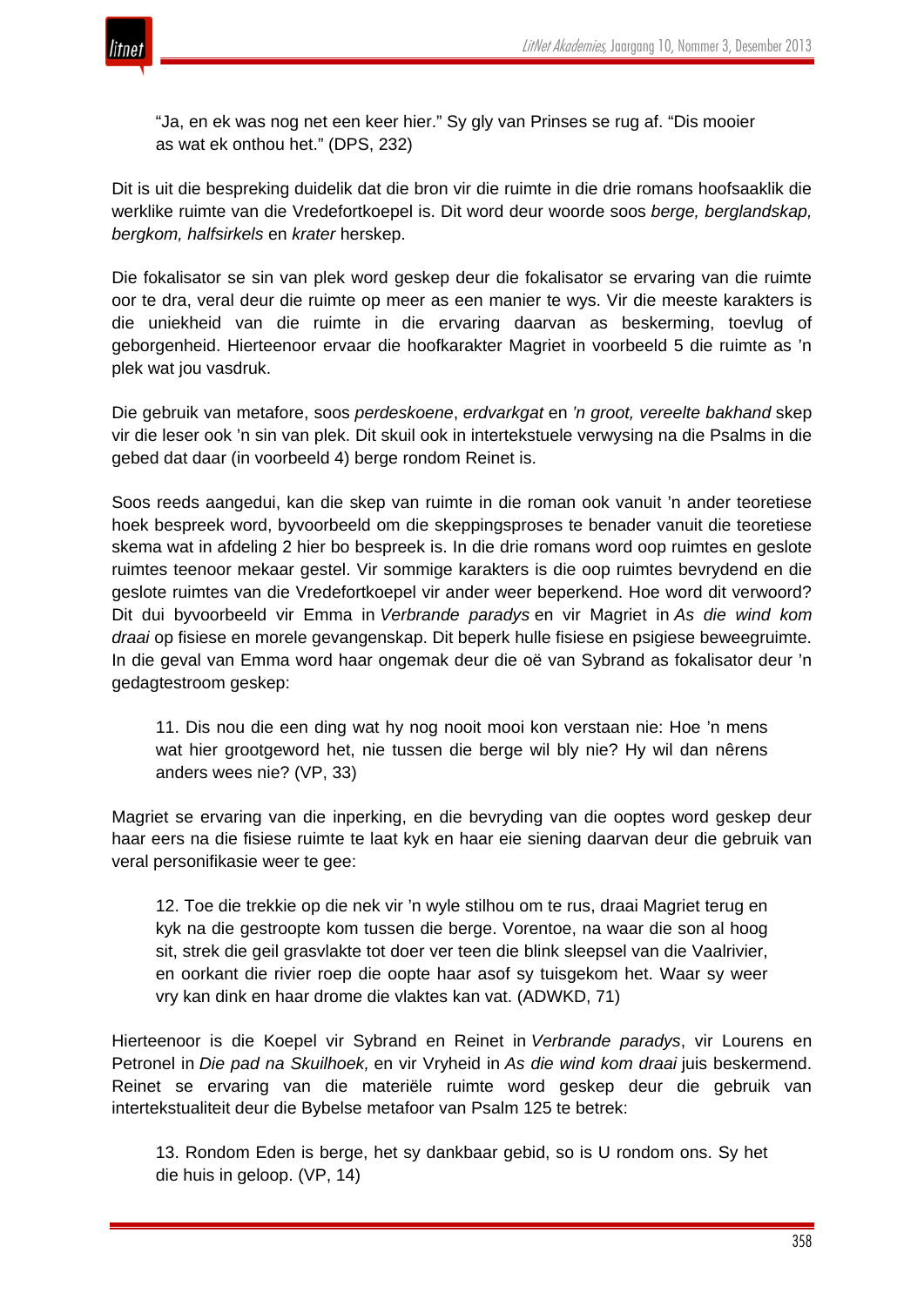

Petronel se geborgenheid word beklemtoon deur haar in die direkte rede self te laat sê hoe sy voel:

14. Haar oë is blink, sy staan met haar skraal hande oor haar mond. "Dit is 'n muurhuis." (DPS, 207)

Lourens vlug in sy vrees na die naaste berge om sy soeke na beskerming te teken:

15. Van kleins af weet hy dat die berge beskerming is. Hy swenk wes. Voor hom lê die berge en hy kan sien waar hulle sal kan in. Dit trek hom soos 'n magneet, al weet hy die rigting is verkeerd. (DPS, 29)

As ons Bezuidenhout (2013:14) se uitspraak aanvaar dat digterlike agentskap om die skep van beweegruimte in die poësie gaan, en dit op die prosa toepas, dan is dit, in die lig van die doelstelling van hierdie artikel, logies dat ons aan die skep van byvoorbeeld ruimtelikheid in die drie romans aandag skenk. Hoe word die spanning tussen konkrete en meer abstrakte betekenisse van ruimte in die onderhawige romans opgelos, maar hoe word intieme, sosiale en omvattende ruimte deur narratiewe ruimtelikheid in hierdie drie tekste ter sprake gebring? Deur die gebruik van ruimte word abstrakte en simboliese kwessies met mekaar in verband gebring.

16. "Die Vredefortkoepel is nie anders nie," het Isak voortgegaan. "Ons Koepelaars bestaan as gemeenskap omdat die Koepel die geografies gemeenskaplike faktor is. Maar dis juis hierdie unieke geografie wat veroorsaak dat dit veel meer word as blote geografiese gemeenskaplikheid. Gooi 'n klomp mense in 'n reuseskottel waaruit hulle nie kan klim nie. Hulle kan nie anders as om by mekaar betrokke te raak nie, by wyse van spreke, natuurlik. Nie dat die spulletjie nou skielik almal in vrede en harmonie met mekaar in die skottel gaan klaarkom nie ... Ek meen, dis mos mense. (VP, 145)

Dié spanning kan ook deur polemiese dialoog geskep word:

17. "Omgewingsbestuur. Ek wil eendag terugkom."

"Ek dog dan jy haat die plaas?"

"Ek wil ook gaan leer sodat ek kan terugkom. Dit is net die armoede by ons huis wat ek haat. Ek sal nie buite hierdie berge aard nie." (VP, 160)

In *Die pad na Skuilhoek* word die twee ruimtes van oop en geslote deur die verteller teenoor mekaar gestel:

18. Dis nie te ver nie, maar tussen hulle en die berge lê die oop vlakte alkant toe. En hier moet hulle oor voor hulle veilig is. Daar is nie uitkomkans nie, hulle sal, watter kant toe ook al, eers die gras moet oor. Die wintergras is hoog, maar nie hoog genoeg nie. Hulle sal 'n oop teiken wees, maar dit kan nie anders nie. Hy stap vinniger, sleep haar byna agter hom aan. (DPS, 29)

Die skrywer dui ook in die titels 'n sin van plek aan: Eden as verbrande paradys en skuilhoek.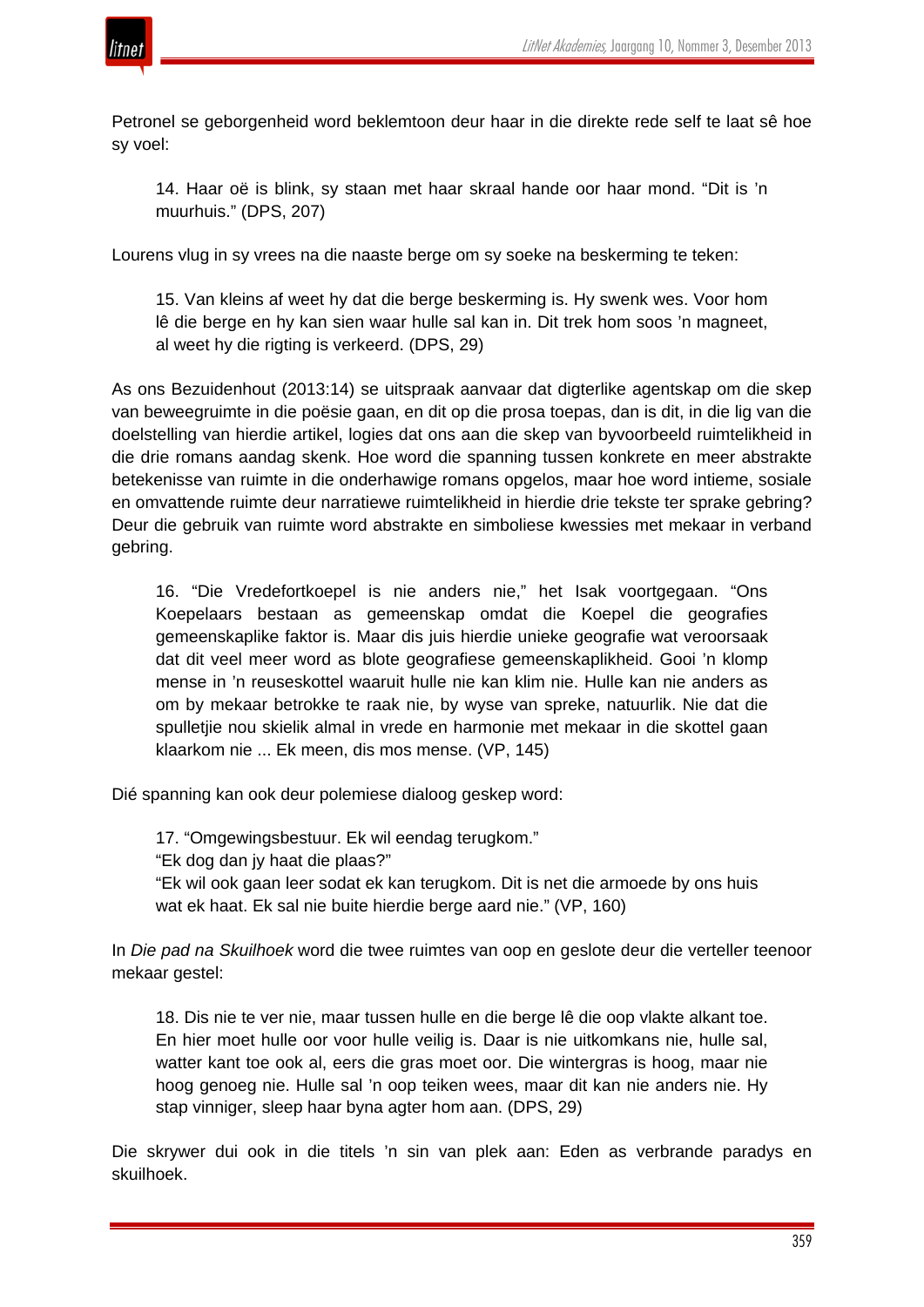Ten slotte is dit belangrik om daarop te let dat die tyd waarin die romans afspeel, verskil: *Die pad na Skuilhoek* en *As die wind kom draai* is historiese romans tydens die Groot Trek, terwyl *Verbrande paradys* 'n eietydse roman is. Die sin van plek word ook deur die tyd bepaal: net in *Verbrande paradys* weet die karakters dat die Koepel 'n meteorietimpakkrater is, en dat die universele waarde daarvan as wêrelderfenisgebied bewaar moet word, maar in die twee historiese romans is die berglandskap belangrik omdat dit hulle aan die Kango herinner. Dit is ook hoekom die sin van plek in die romans van mekaar verskil.

In al die aanhalings hier bo is die deiktiese sentrum telkens dié van die fokalisator, soms die verteller wat beskryf, en soms is die fokalisator 'n karakter.

# **7. Ten slotte**

Die ruimte in die drie romans is die transformasie van data uit die fisieke werklikheid, die Vredefortkoepel, en die skrywer se eie ervaring van die uniekheid van dié ruimte, deur die fokalisator deur middel van die gebruik van ruimte as skeppingsmiddel in die roman.

# **Bibliografie**

Bezuidenhout, A.J. 2013. Die drukking van dakke: ruimtelikheid en morele agentskap in Gert Vlok Nel se digbundel *om te lewe is onnatuurlik.* MA-verhandeling, Universiteit Stellenbosch. http://scholar.sun.ac.za/handle/10019.1/79962

Breed, C.A. en S.F. Greyling. 2010. 'n Ondersoek na 'n werkswyse: die herskryf van 'n komplekse Afrikaanse roman na 'n draaiboek. *Literator*, 31(2):83–115.

Brown, P. en M. Irwin. 2008. *Literature & place*. Bern: Peter Lang.

Crang, M. 1998. *Cultural geography*. Londen: Routledge.

Cloete, T.T. (red.). 1992. *Literêre terme en teorieë*. Pretoria: HAUM-Literêr.

Conrad, B. 1992*. The complete guide to writing fiction*. Ohio: Writer's Digest Books.

De Kock, H. s.j. Die skep van ruimtelike dinamika in die roman. Ongepubliseerde doktorale proefskrif in proses. Noordwes-Universiteit.

Du Plessis, H. 1996. Is skryfkuns literêre teorie? *Tydskrif vir Letterkunde*, 34(1/2):82–91.

—. 2009. *Verbrande paradys*. Pretoria: Lapa.

—. 2011. *Die pad na Skuilhoek*. Pretoria: Lapa.